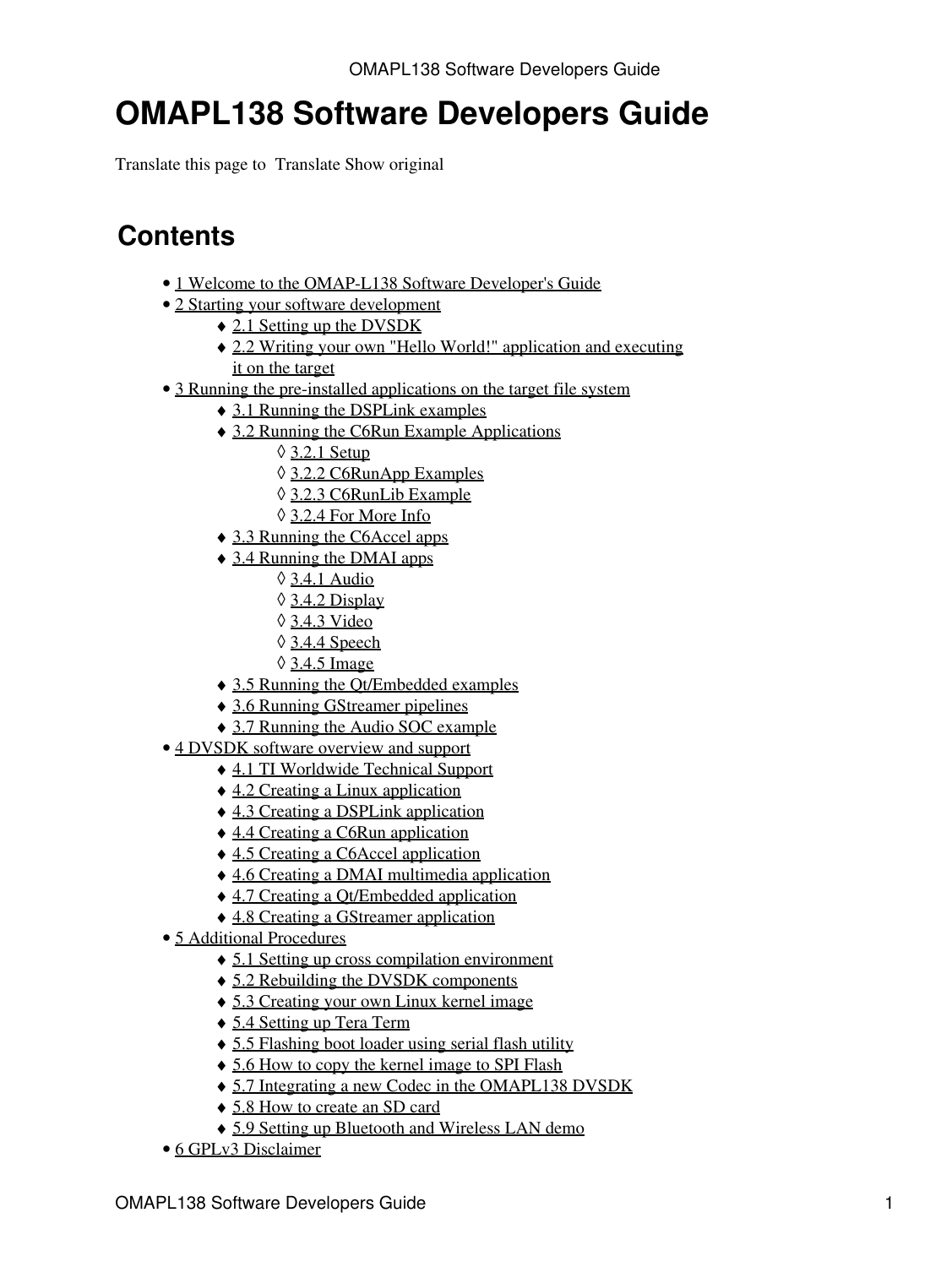#### • [7 Additional Resources](#page-35-2)

- ♦ [7.1 PSP Documentation](#page-35-3)
- ♦ [7.2 Wireless LAN, Bluetooth and Crypto](#page-35-4)
- ♦ [7.3 Matrix Application launcher](#page-36-0)
- ♦ [7.4 Miscellaneous](#page-36-1)

# <span id="page-1-0"></span>**Welcome to the OMAP-L138 Software Developer's Guide**

Thanks you for choosing the OMAP-L138 Evaluation Module (EVM) for your application. The purpose of this guide is to get you going with developing software for the OMAP-L138 on a Linux development host only.

**Note!** This Software Developer's Guide (SDG) supports version 4.xx of the OMAP-L138 DVSDK which is only for Linux host development.

**Note!** This guide assumes you have already followed the Quick Start Guide (QSG) for setting up your EVM and installing the Digital Video Software Development Kit (DVSDK). If you have not done this yet, please do so now before continuing. You can find a hard copy contained with your EVM. Alternatively you can find the QSG PDF and various other documentation in the 'docs' directory of the DVSDK installation directory.

**Note!** All instructions in this guide are for [Ubuntu 10.04 LTS](http://releases.ubuntu.com/10.04). At this time, it is the only supported Linux host distribution for development.

**Note!** In previous DVSDK releases there has been a *Getting Started Guide* explaining how to set up the DVSDK. This document replaces and extends the Getting Started Guide for DVSDK 4.xx.

Throughout this document there will be commands spelled out to execute. Some are to be executed on the Linux development host, some on the Linux target and some on the u-boot (bootloader) prompt. They are distinguished by different command prompts as follows:

```
host $ <this command is to be executed on the host>
target # <this command is to be executed on the target>
u-boot :> <this command is to be executed on the u-boot prompt>
```
# <span id="page-1-1"></span>**Starting your software development**

Your DVSDK should be installed before you continue. Throughout this document it will be assumed you have an environment variable *DVSDK* which points to where your DVSDK is installed. You can set it as follows (the following assumes that DVSDK was installed at default location):

```
host $ export DVSDK="${HOME}/ti-dvsdk_omapl138-evm_xx_xx_xx_xx"
```
# <span id="page-1-2"></span>**Setting up the DVSDK**

The DVSDK comes with a script for setting up your Ubuntu 10.04 LTS development host as well as your target boot environment. It is an interactive script, but if you accept the defaults by pressing return you will use the recommended settings. This is recommended for first time users. Note that this script requires internet access as it will update your Ubuntu Linux development host with the packages required to develop using the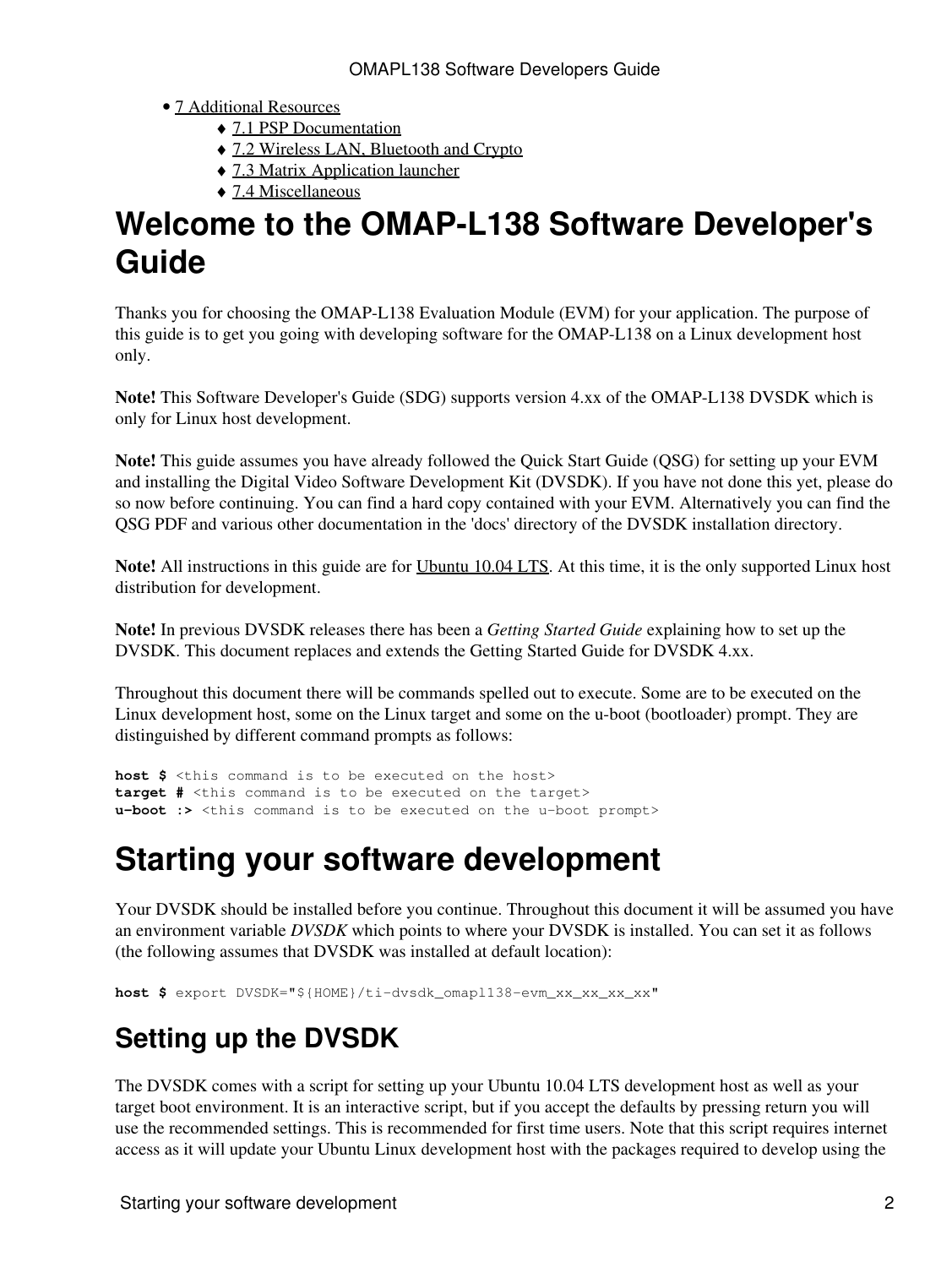DVSDK. Before executing the script make also sure that the SD card received with the EVM or an SD card prepared as described in the section below "How to create an SD card" is inserted in the EVM SD card reader.

Execute the script using:

**host \$** \${DVSDK}/setup.sh

If you accepted the defaults during the setup process, you will now have set up your development host and target to:

- 1. Boot the Linux kernel from your development host using TFTP. On your development host the Linux kernel is fetched from */tftpboot* by default.
- 2. Boot the Linux file system from your development host using a Network File System (NFS). On your development host the Linux target file system is located at *\${HOME}/targetfs*
- Minicom is set up to communicate with the target over RS-232. If you want to use a windows host for 3. connecting to the target instead, see the #Setting up Tera Term section.

If you start minicom on your Linux development host using *minicom -w* (or Tera Term on Windows) and power cycle the EVM, Linux will boot.

After Linux boots up, login into the target using **root** as the login name.

**Note!** The Matrix Application Launcher GUI is not launched automatically in the development filesystem. If you would like to start it, execute the following command on the target board:

**target #** /etc/init.d/matrix-gui-e start

If your kit includes an LCD display, the first time the Matrix GUI is executed from NFS, you'll go through a LCD touchscreen calibration process. The calibration process is important as other application in additional to the Matrix GUI require calibration to run successfully. You can also run the calibration manually without starting the Matrix GUI by executing the following command on the target board:

**target #** ts\_calibrate

If the Matrix is running, make sure you have terminated the Matrix GUI before running any other applications from the command line:

**target #** /etc/init.d/matrix-gui-e stop

**Note!** if you select the "Primary display output" to DVI, then you might be required to have mouse support to work with graphical user interface, you must first clear these variables prior to running the demos to enable the mouse:

target # export QWS\_MOUSE\_PROTO=

target # export TSLIB\_TSDEVICE=

## <span id="page-2-0"></span>**Writing your own "Hello World!" application and executing it on the target**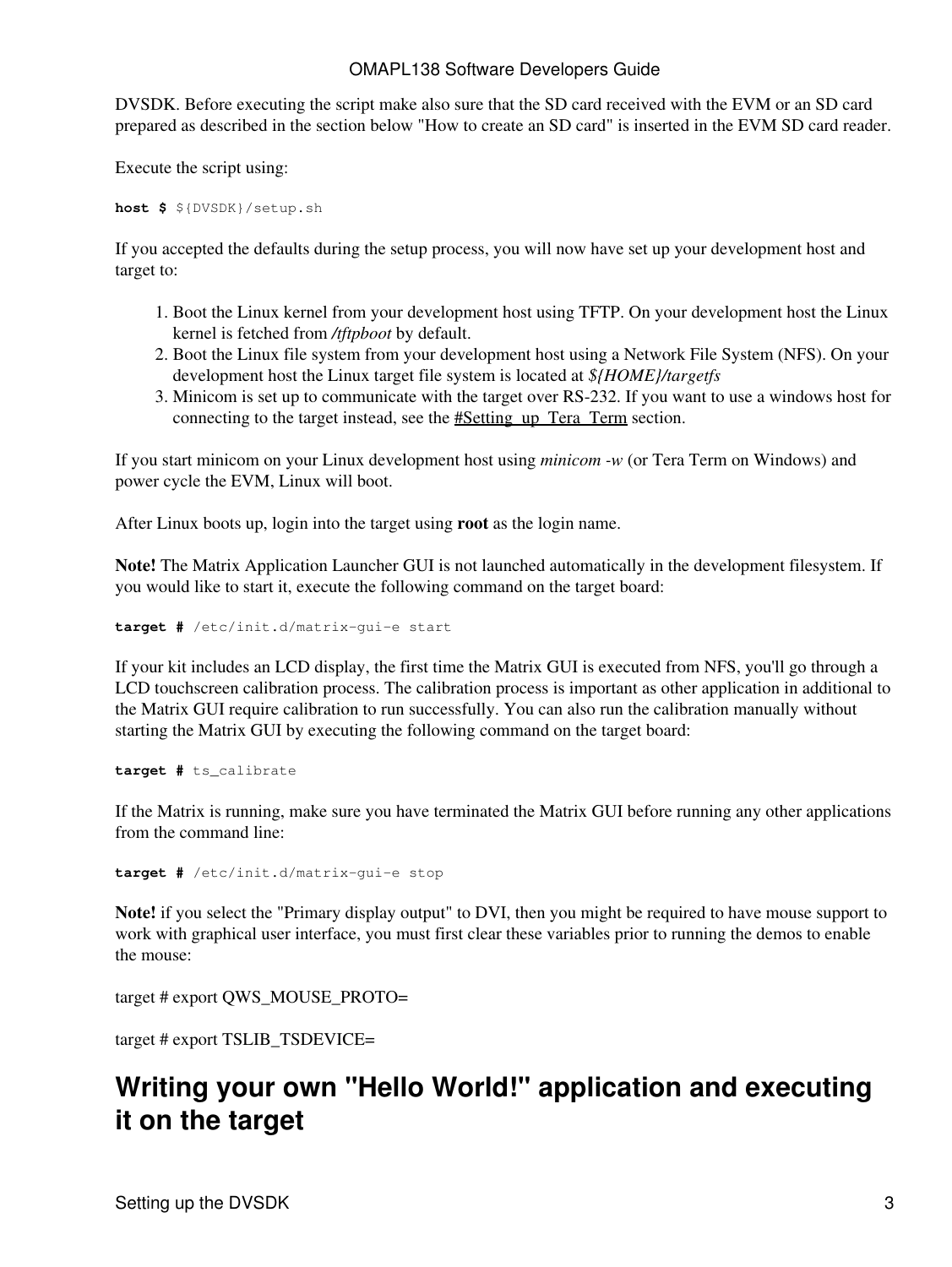This section shows how to create/build an application on your host development PC and execute a basic Linux application on your booted target filesystem.

**1.** Create your own work directory on the host PC and enter it:

```
host $ mkdir ${HOME}/workdir
host $ cd ${HOME}/workdir
```
**2.** Create a new C source file:

```
host $ gedit helloworld.c
```
Enter the following source code:

```
#include <stdio.h>
int main()
{
     printf("Hello World!\n");
}
```
Save the file and exit.

**3.** Create a basic makefile:

```
host $ gedit Makefile
```
Enter the following:

```
# Import the variables from the DVSDK so that you can find the DVSDK components
include ${DVSDK}/Rules.make
helloworld:
# Make sure that you use a tab below
     $(CSTOOL_PREFIX)gcc -o helloworld helloworld.c
```
Save the file and exit. Note that the gap before \$(CSTOOL\_PREFIX)gcc corresponds to a tab. If it is filled with spaces instead you will get build errors.

**4.** Make sure the \$DVSDK variable is still set using:

**host \$** echo \$DVSDK

This command should print your DVSDK installation directory. If it doesn't, you will have to set it again as described in the beginning of this document. Compile the application:

**host \$** make helloworld

As a result, an executable called helloworld is generated in  $\S$ {HOME}/workdir

**5.** You now have your own application, but you need to create a directory and copy it to your NFS exported filesystem to make it visible by the target:

**host \$** mkdir \${HOME}/targetfs/home/root/omapl138

Writing your own "Hello World!" application and executingit on the target 4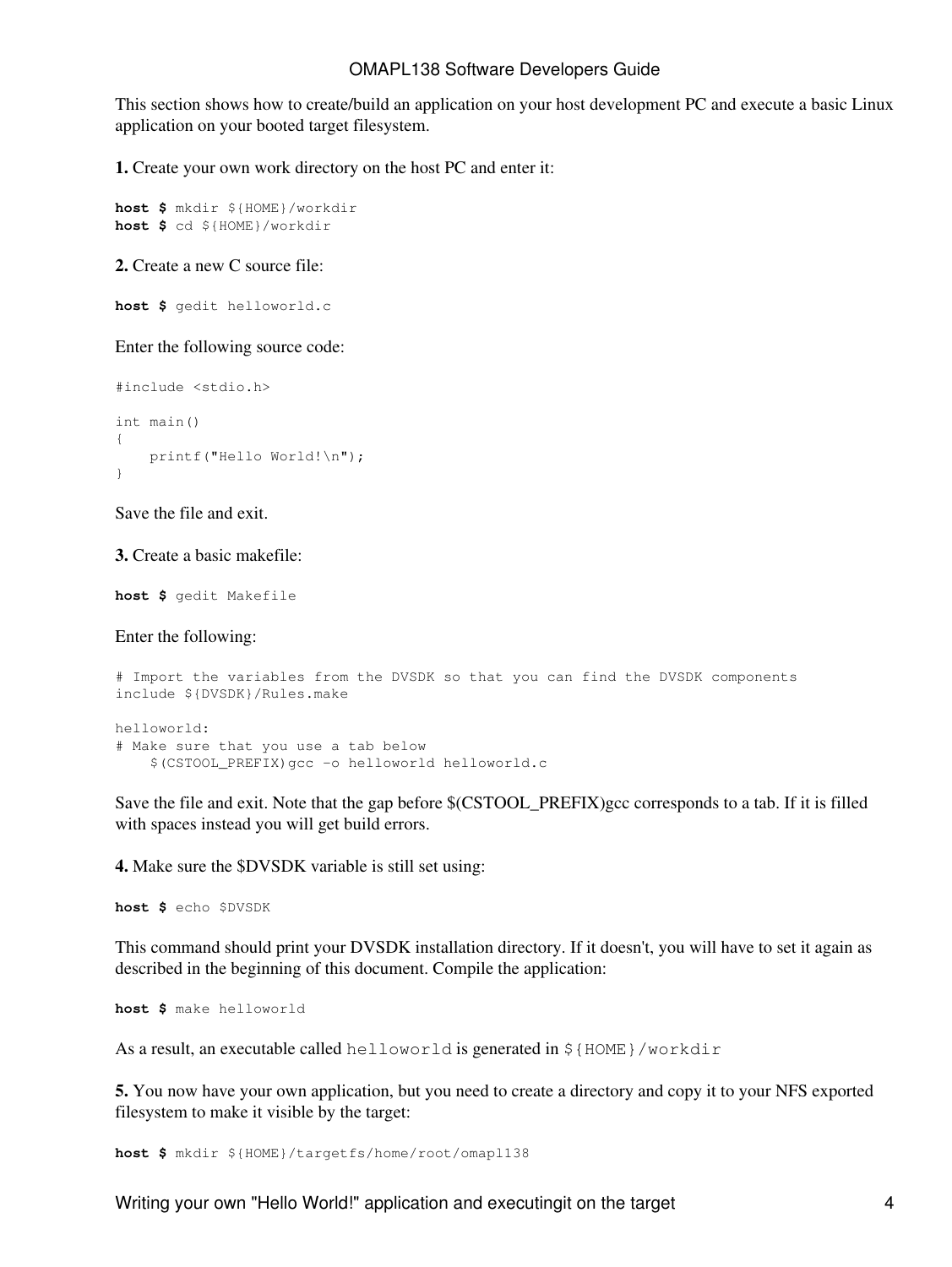**host \$** cp helloworld \${HOME}/targetfs/home/root/omapl138

**6.** On your target this application will be accessible from /home/root/omapl138/helloworld. Execute it on your target:

**target #** /home/root/omapl138/helloworld

You should now see the following output:

Hello World!

Congratulations! You now have your own basic application running on the target.

# <span id="page-4-0"></span>**Running the pre-installed applications on the target file system**

The filesystem comes with a number of prebuilt applications (which can be rebuilt inside the DVSDK). This section shows how to execute those applications in the provided filesystem.

A system wide loadmodule script is provided in the filesystem. This script loads the various TI kernel • modules as part of the Linux init process which are needed by the various applications provided in the filesystem. The file can be found in the following location on the target:

**target #** vi /etc/init.d/loadmodule-rc

The script leverages a new feature of CMEM 2.0 to use general purpose heaps instead of specific pools. More information on this can found in the [CMEM Overview](http://processors.wiki.ti.com/index.php/CMEM_Overview) on TI's embedded processor wiki page.

You can use the load/unload/restart parameter to load and unload the various TI kernel modules at any time by executing the following on the target:

**target #** /etc/init.d/loadmodule-rc start|stop|restart

### <span id="page-4-1"></span>**Running the DSPLink examples**

The DSPLink comes with a few sample application. To run them enter this directory on the target

**target #** cd /usr/share/ti/ti-dsplink-examples/

Execute the following script to run the example application

```
target # ./ti-dsplink-examples-run.sh
```
The target terminal window will output the results of the examples executed. The examples can be run individually (vi ti-dsplink-examples-run.sh for proper parameters to individual examples).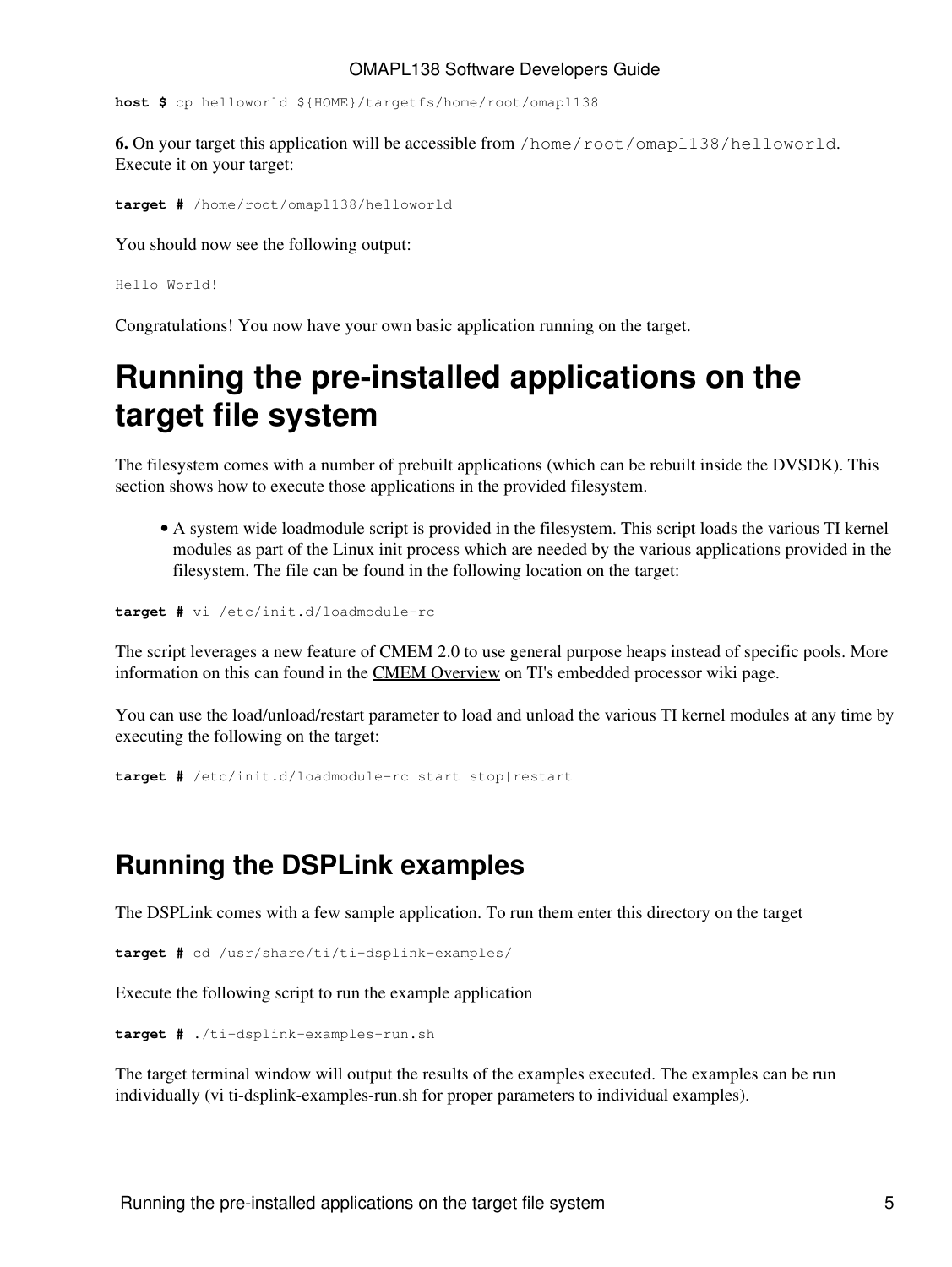### <span id="page-5-0"></span>**Running the C6Run Example Applications**

The C6run package comes with example and test applications to demonstrate its functionality. Most applications exist as ARM version (ending in "\_arm") and a DSP version (ending in "\_dsp"), compiled from the same source. The intent of the two versions is to show that the same code running on the two different processors behaves the same. To run the applications, enter the following directory on the target:

```
target # cd /usr/share/ti/c6run-apps/
```
### <span id="page-5-1"></span>**Setup**

We'll unload and then re-load the necessary kernel modules needed by the application. If other applications haven't previous loaded any of the modules (CMEM, DSPLink, potentially LPM as well), unloading the modules will not be necessary (but it won't hurt either).

```
target # ./unloadmodules.sh
target # ./loadmodules.sh
```
### <span id="page-5-2"></span>**C6RunApp Examples**

Enter into the examples/c6runapp directory. This directory contains examples that use the c6runapp tool to move an entire app (starting with main() function) to the DSP. List the directory content to see all the example provided on the filesystem.

```
target # cd examples/c6runapp
target # ls
```
Run the following commands to execute a simple "hello world" example. The first one runs completely on the ARM, while the second one is executed on the DSP (but results are passed back to the ARM for display on the Linux console).

```
target # cd hello_world
target # ./hello_world_arm
target # ./hello_world_dsp
```
Move to the emqbit directory and run the applications there. These applications are floating point benchmarking examples. Note that on different platforms the ARM and DSP cores have differing support for floating point operations, so results may vary.

```
target # cd ../emqbit
target # ./bench_arm
target # ./bench_dsp
target # ./cfft_arm
target # ./cfft_dsp
```
### <span id="page-5-3"></span>**C6RunLib Example**

Next move to the c6runlib emqbit example directory and run the applications there. This example is different from the above emqbit example, in that the application, built using c6runlib and the ARM GCC compiler, is partitioned between the ARM core and the DSP core. Data buffers are allocated on the ARM core and passed to the DSP where they are operated on. This adds overhead to the execution process compared to the c6runapp case above, where allocation and operation happened on the same core.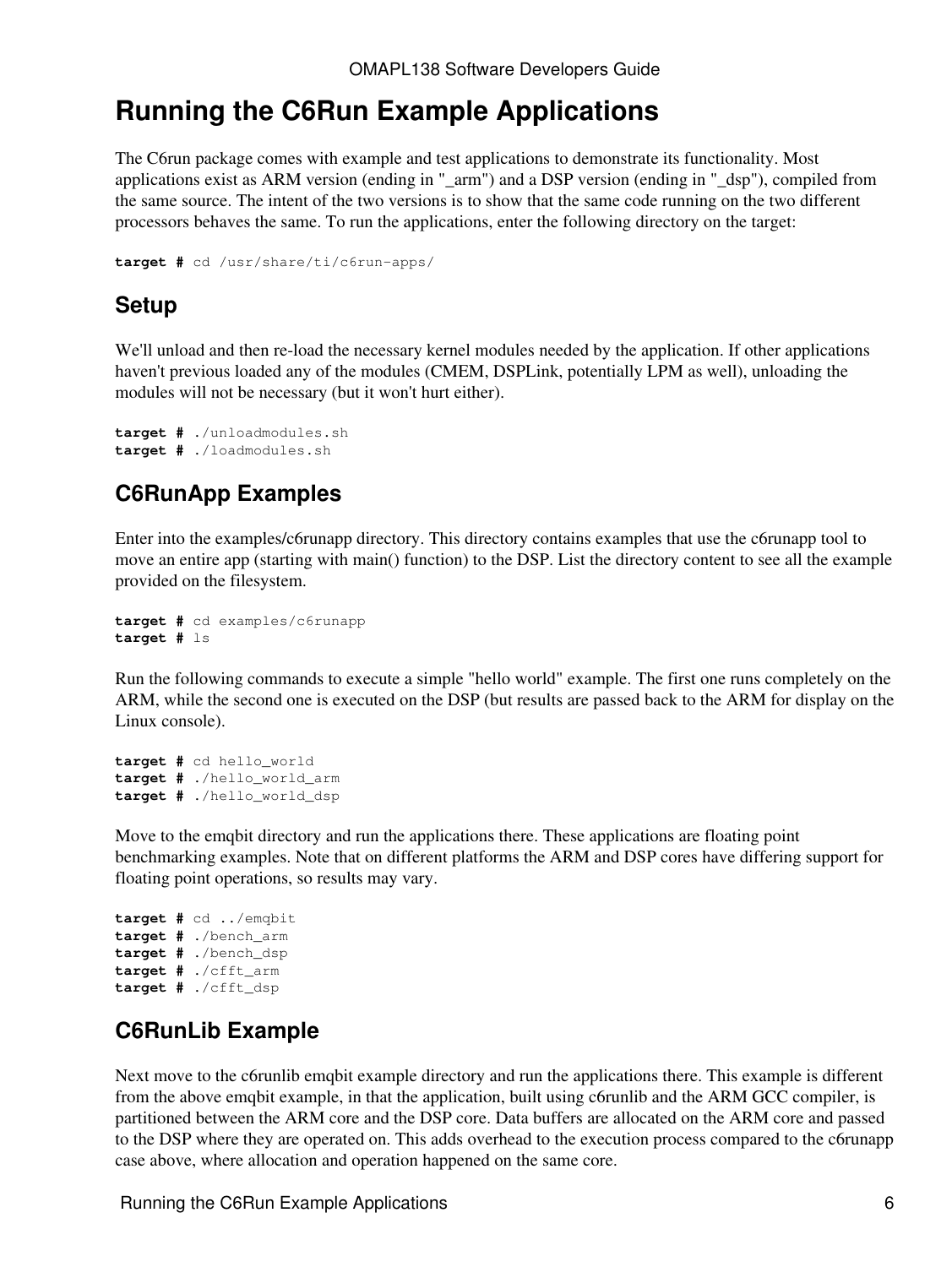```
target # cd ../../c6runlib/emqbit
target # ./bench_arm
target # ./bench_dsp
target # ./cfft_arm
target # ./cfft_dsp
```
**Note:** The c6run application required a larger CMEM block thus using the components provided loadmodule script was required to successfully run the application. To revert back to using the system-wide TI CMEM kernel module configuration settings run the following command on the target. This is required for successful run of the various other applications:

```
target # /etc/init.d/loadmodule-rc restart
```
### <span id="page-6-0"></span>**For More Info**

If you are interested in how these example are built and what the source code looks like, please look in the 'examples' directory of the C6Run source package. There are also a collection of test cases that can be examined in the 'test' directory of the source package.

Details on the C6Run usage can be found on the [TI embedded processor wiki.](http://processors.wiki.ti.com/index.php/C6Run_Project)

## <span id="page-6-1"></span>**Running the C6Accel apps**

The C6Accel package comes with a small test application benchmarks all the DSP kernel APIs for fixed point and floating point calculations. To run the application, enter the following directory on the target:

**target #** cd /usr/share/ti/c6accel-apps/

Load the C6Accel specific kernel modules:

**target #** ./loadmodules\_omapl138\_c6accel.sh

Execute the following command to run the example application

```
target # ./c6accel_app
```
The application benchmarks all the DSP kernel API calls in C6Accel and writes the benchmark data to file (benchmarking.txt) in the /usr/share/ti/c6accel-apps directory. To view the file, execute

**target #** vi /usr/share/ti/c6accel-apps/benchmarking.txt

## <span id="page-6-2"></span>**Running the DMAI apps**

The *Davinci Multimedia Application Interface* (DMAI) comes with small sample applications (including source code). Refrain from using **Ctrl-C** to terminate applications as un-expected results may occur. To run them enter this directory on the target:

```
target # cd /usr/share/ti/ti-dmai-apps/
```
Then, load the kernel modules:

**target #** /etc/init.d/loadmodule-rc restart

C6RunLib Example 7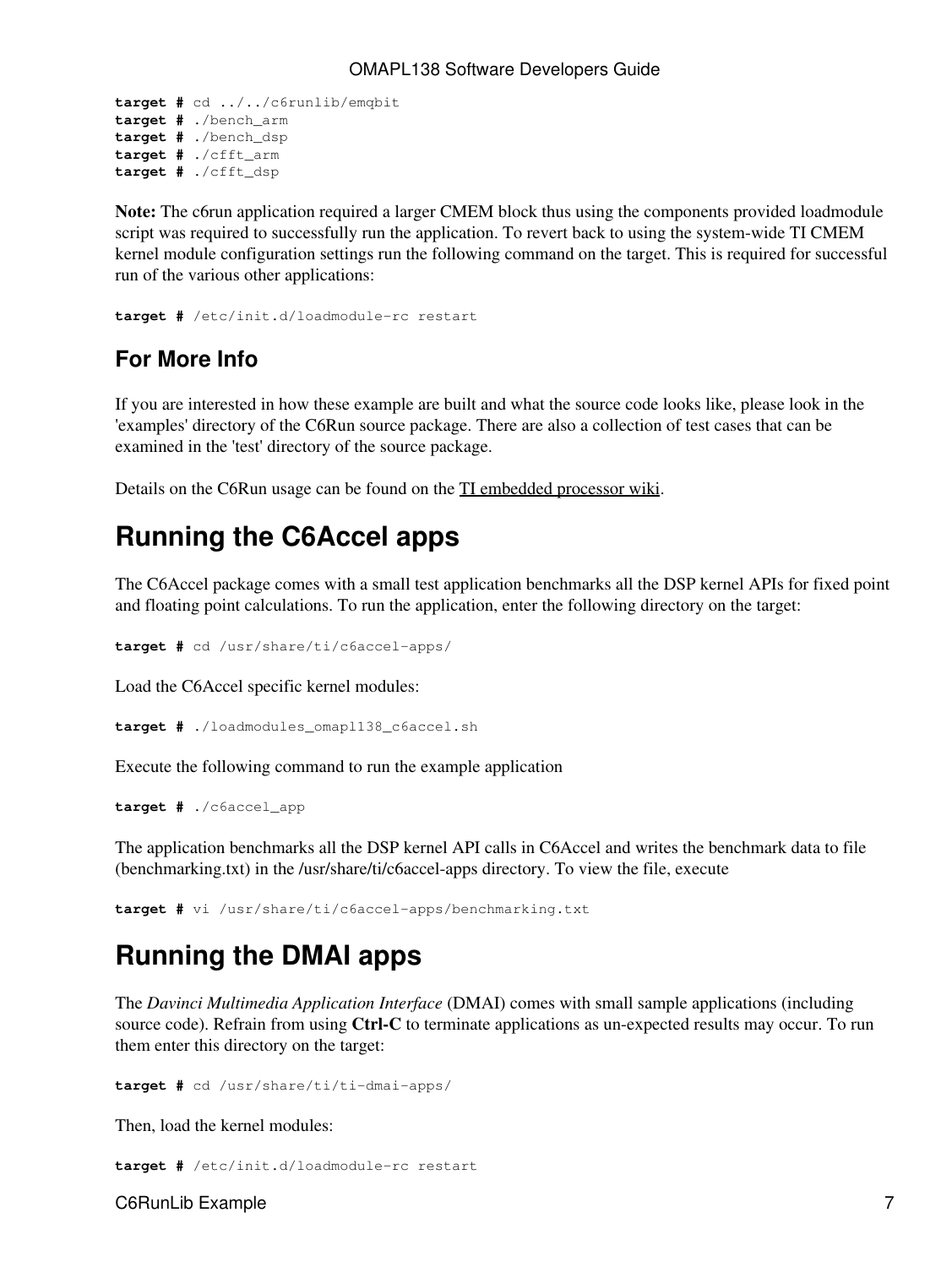The DVSDK comes with DMAI, and the following example invocations are known to work. For more information on how to run DMAI applications, refer to the DMAI user guide shipped with the DMAI installation in the DVSDK.

#### <span id="page-7-0"></span>**Audio**

To decode an AAC file to Line out (connect headphone to listen to output) execute:

```
target # ./audio_decode1_omapl138.x470MV -c aachedec -e decode \
-i /usr/share/ti/data/sounds/davincieffect.aac -n 1000
```
To decode an AAC file to a PCM file execute:

```
target # ./audio_decode_io1_omapl138.x470MV -c aachedec -e decode \
-i /usr/share/ti/data/sounds/davincieffect.aac -n 1000 -o output.pcm
```
### <span id="page-7-1"></span>**Display**

To display a test pattern on the touchscreen LCD without using any codecs execute:

**target #** ./video\_display\_omapl138.x470MV -y 16 -O lcd --display\_buffer 2

#### <span id="page-7-2"></span>**Video**

To decode 30 frames from an H.264 encoded video to a YUV file execute:

```
target # ./video_decode_io2_omapl138.x470MV -c h264dec -e decode \
-i /usr/share/ti/data/videos/davincieffect_480x272.264 -n 30 -o output.yuv
```
To encode 30 frames of resolution 480x272 from a YUV file to an H.264 BP encoded file execute:

```
target # ./video_encode_io1_omapl138.x470MV -c h264enc \
-i output.yuv -o output.264 -r 480x272 -n 30
```
#### <span id="page-7-3"></span>**Speech**

To decode a G.711 speech file to a PCM file execute:

```
target # ./speech_decode_io1_omapl138.x470MV -c g711dec -e decode \
-i /usr/share/ti/data/sounds/davincieffect.g711 -o output.pcm
```
To encode a G.711 speech file from the previously generated PCM file execute:

```
target # ./speech_encode_io1_omapl138.x470MV -c g711enc -e encode \
-i output.pcm -o output.g711
```
#### <span id="page-7-4"></span>**Image**

To decode a JPEG image to a yuv file execute:

```
target # ./image_decode_io1_omapl138.x470MV -c jpegdec -e decode \
-i /usr/share/ti/data/images/remi003_422i.jpg -o output.yuv
```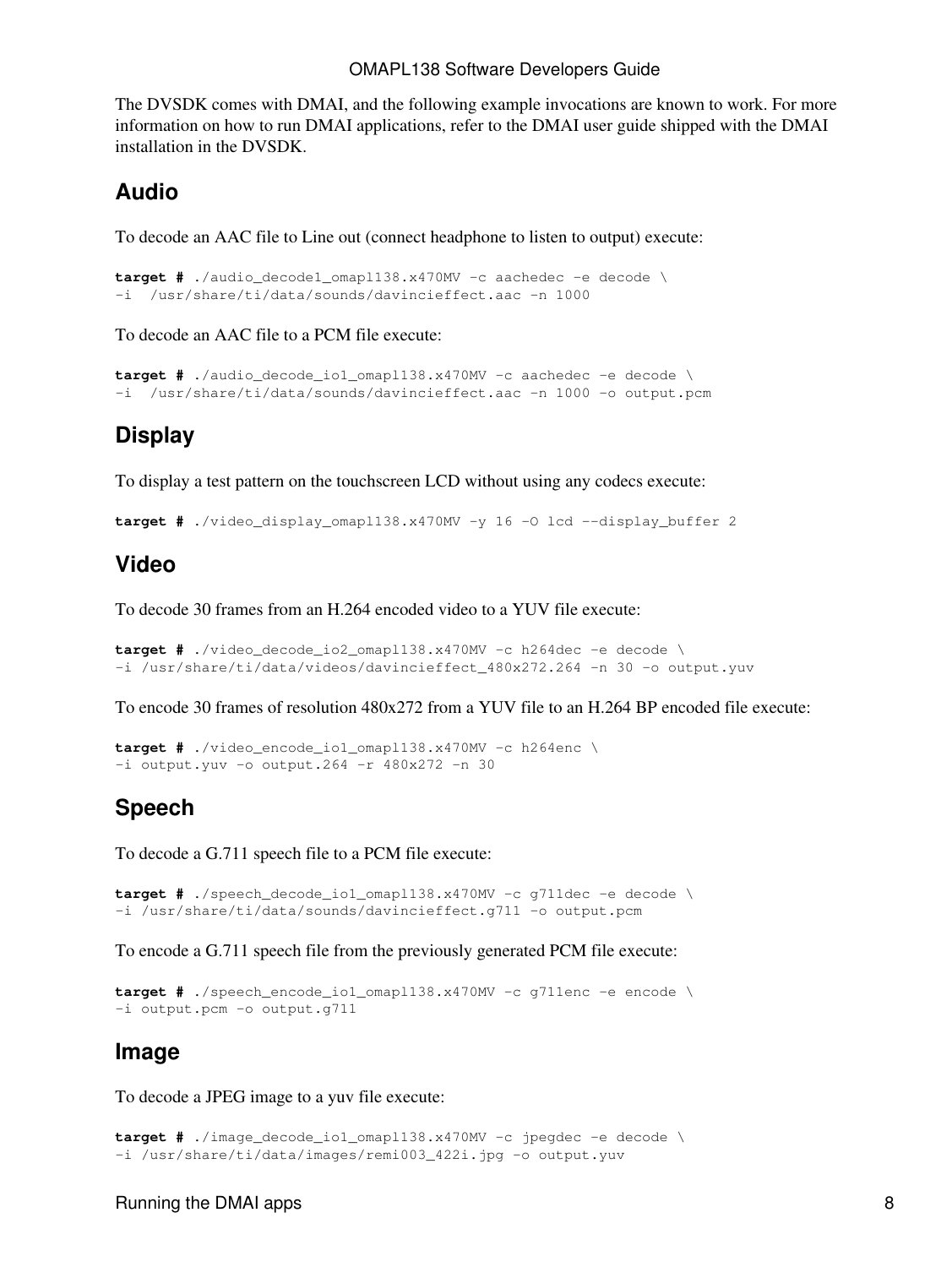To encode a JPEG image from the previously generated yuv file execute:

```
target # ./image_encode_io1_omapl138.x470MV -c jpegenc -e encode \
-i output.yuv -o output.jpg -r 720x576 --iColorSpace 3 --oColorSpace 1
```
The input parameters depends on the configuration of the input YUV file. In this case, the input file color space format is YUV422 ILE.

To know more about the color space values as supported by the application, execute:

```
target # ./image_encode_io1_omapl138.x470MV -h
```
### <span id="page-8-0"></span>**Running the Qt/Embedded examples**

The Qt embedded comes with some examples applications. To see the examples that are available, check out this directory on the target:

```
target # cd /usr/bin/qtopia/examples
target # ls
```
If the LCD touchscreen hasn't been calibrated before, you can start the Matrix Launcher Application as described in the **#Setting\_up\_the\_DVSDK** section or run the following command. Use a dull device to touch the various points on the screen as prompted to calibrate the LCD

**target #** ts\_calibrate

Terminate the Matrix application by touching the EXIT button on the LCD if it was started above.

You also need to export a couple of variables to enable the LCD touchscreen for the QT applications as follows:

**target #** export TSLIB\_TSDEVICE=/dev/input/touchscreen0 **target #** export QWS\_MOUSE\_PROTO=Tslib:/dev/input/touchscreen0

Execute the following command to run Qt/e calendar example application.

```
target # cd /usr/bin/qtopia/examples/richtext/calendar
target # ./calendar -qws -geometry 480x240+0+0
```
After you see the calendar interface, hit **CTRL-C** to terminate it or click on the **X** on the top right hand corner of the calendar window.

### <span id="page-8-1"></span>**Running GStreamer pipelines**

The DVSDK comes with GStreamer, and the following pipelines are known to work. Refrain from using **Ctrl-C** to terminate gst pipelines as un-expected results may occur. Pipelines will terminate on their own.

Reload the kernel module before running gstreamer pipelines :

**target #** /etc/init.d/loadmodule-rc restart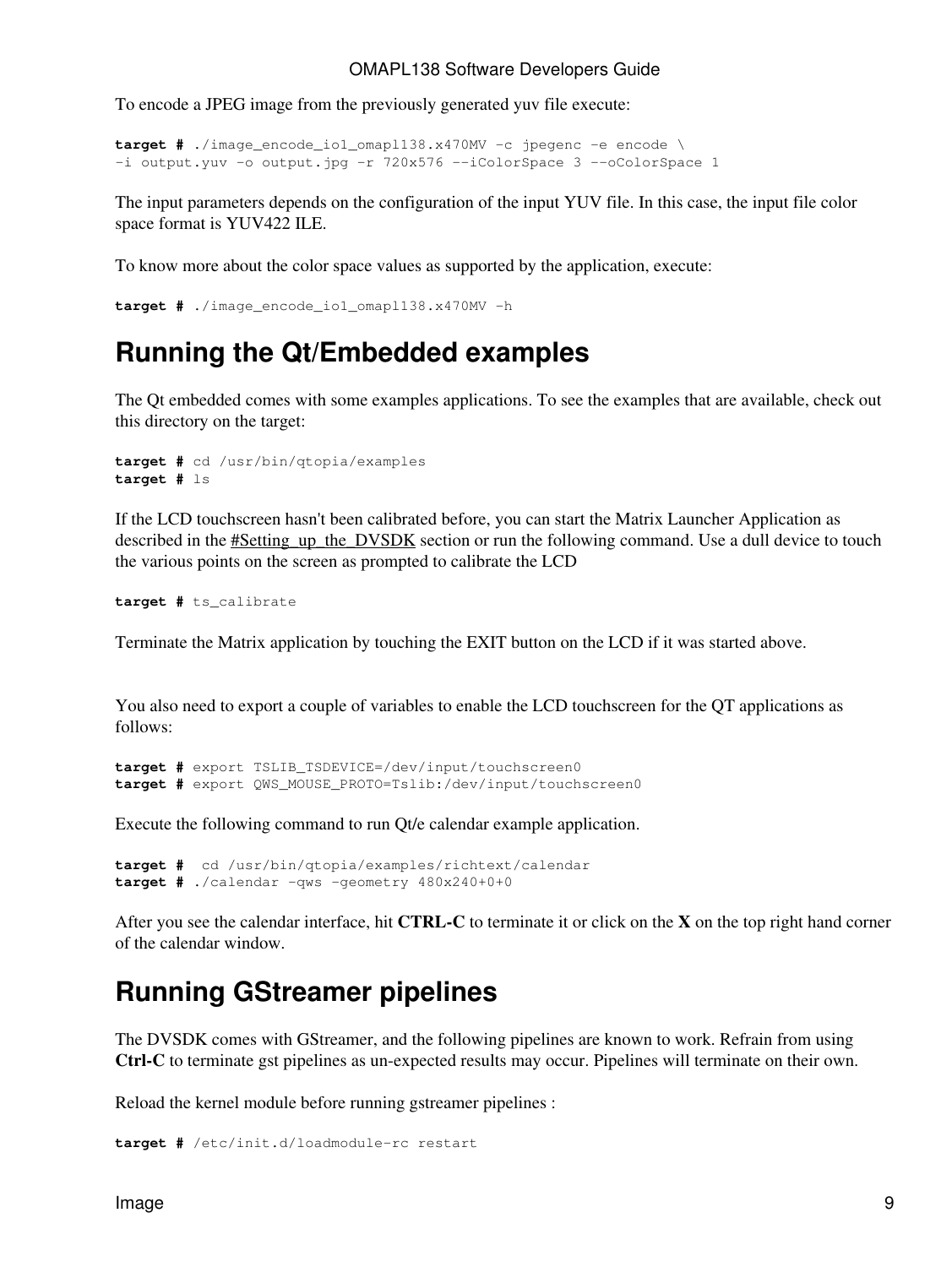**Note:** Before running these pipelines you'll need the LCD Touchscreen attached and speaker/headphone connected to the Line-out stereo 3.5 mm jack for audio streaming.

Some of the GStreamer pipelines below use a sample vidoetestsrc element as a source. This element is a color bar test pattern.

This pipeline encodes H.264 video generated from videoetestsrc element

```
target # gst-launch videotestsrc num-buffers=1000 ! TIVidenc1 \
codecName=h264enc engineName=codecServer ! filesink \
location=sample.264 -v
```
To playback the H.264 encoded videotestsrc element, run the following pipeline

```
target # gst-launch filesrc location=sample.264 ! typefind ! TIViddec2 ! \
queue ! TIC6xColorspace engineName=codecServer ! queue ! tidisplaysink2 -v
```
This pipeline encodes MPEG-4 video generated from videoetestsrc element

```
target # gst-launch videotestsrc num-buffers=1000 ! TIVidenc1 \
codecName=mpeg4enc engineName=codecServer ! filesink \
location=sample.m4v -v
```
To playback the MPEG-4 encoded videotestsrc element, run the following pipeline

```
target # gst-launch filesrc location=sample.m4v ! typefind ! TIViddec2 ! \
queue ! TIC6xColorspace engineName=codecServer ! queue ! tidisplaysink2 -v
```
This pipeline decodes a provided H.264 encoded video stream

```
target # gst-launch filesrc location=/usr/share/ti/data/videos/davincieffect 480x272.264 ! \
typefind ! TIViddec2 ! queue ! TIC6xColorspace engineName=codecServer ! queue ! \
tidisplaysink2 -v
```
This pipeline decodes a provided MPEG-4 video encoded video stream

```
target # gst-launch filesrc location=/usr/share/ti/data/videos/davincieffect_480x272.mpeg4 ! \
typefind ! TIViddec2 ! queue ! TIC6xColorspace engineName=codecServer ! queue ! \
tidisplaysink2 -v
```
This pipeline decodes a provided MPEG-2 video encoded video stream

```
target # gst-launch filesrc location=/usr/share/ti/data/videos/davincieffect 480x272.m2v ! \
TIViddec2 codecName=mpeg2dec engineName=codecServer ! queue ! TIC6xColorspace \
engineName=codecServer ! queue ! tidisplaysink2 -v
```
This pipeline decodes a provided AAC audio file for 100 buffers

```
target # gst-launch filesrc location=/usr/share/ti/data/sounds\
/davincieffect.aac num-buffers=100 ! typefind ! TIAuddec1 ! alsasink -v
```
**Note:** If you would like to listen to more of the clip, you can increase the *num-buffers=100* line from above command or remove it completely to hear the entire clip.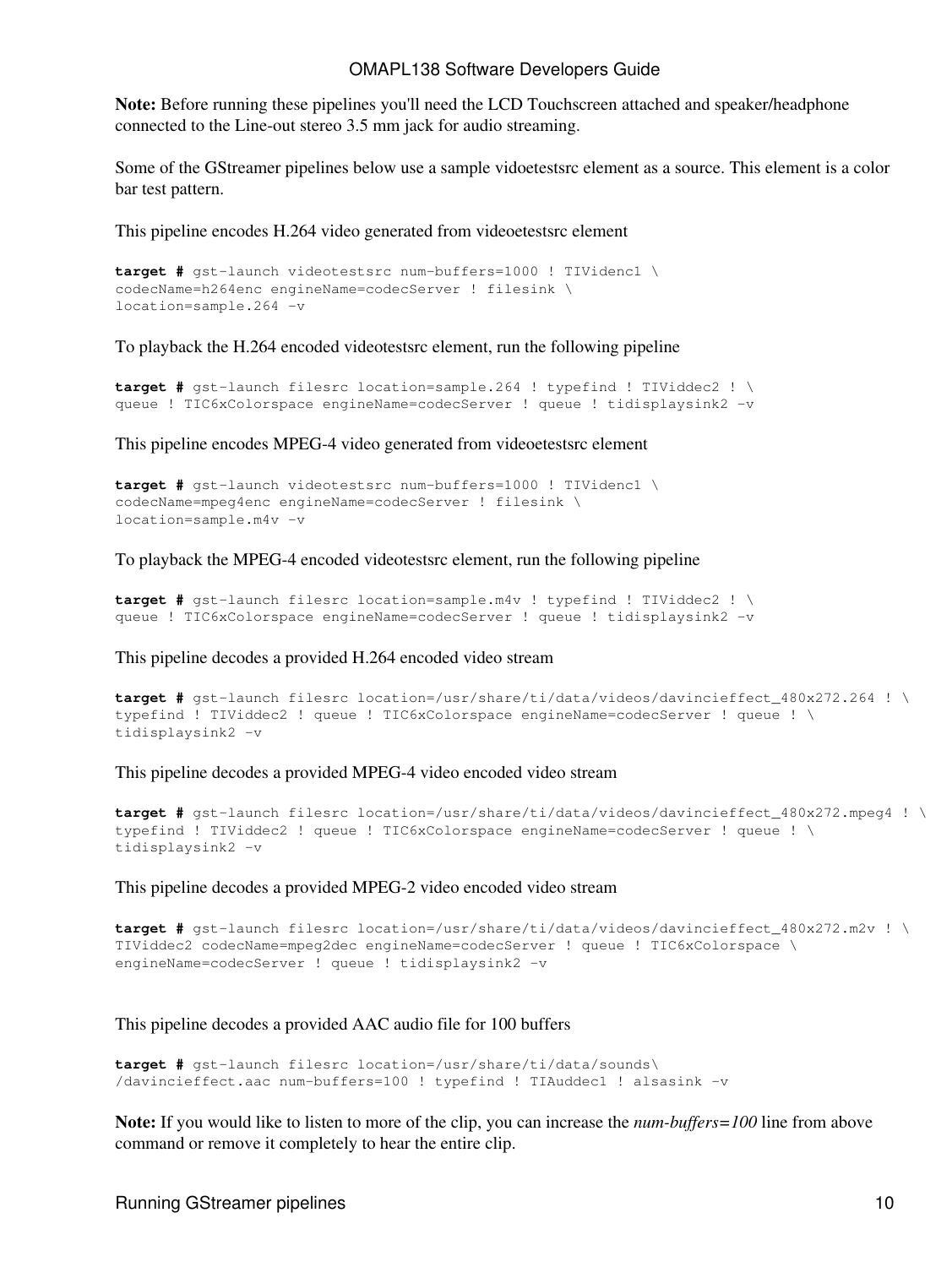This pipeline decodes a provided MP4 (H.264 + AAC) file for 1000 buffers

```
target # gst-launch -v filesrc location=/usr/share/ti/data/videos\
/davincieffect_480x272.mp4 num-buffers=1000 ! qtdemux name=demux demux.audio_00 ! \
queue max-size-buffers=8000 max-size-time=0 max-size-bytes=0 ! TIAuddec1 ! \
 alsasink demux.video_00 ! queue ! TIViddec2 ! TIC6xColorspace \
engineName=codecServer ! queue ! tidisplaysink2
```
**Note:** If you would like to see more of the clip, you can increase the *num-buffers=1000* line from above command or remove it completely to see the entire clip.

### <span id="page-10-0"></span>**Running the Audio SOC example**

To run the Audio Soc example a different kernel image (with ALSA driver disabled) must be created and used to boot-up the board. You'll also need to connect headphones or speakers to the **Line Out** stereo 3.5 mm jack on the target EVM.

On the Linux Host development environment (where DVSDK was installed) rebuild the base components as described in the **#Rebuilding\_the\_DVSDK\_components**. This step is not necessary if it has been previously performed.

```
host $ cd ${DVSDK}
host $ make clean
host $ make components
```
Once the re-build completes, we will re-build the Linux kernel specifically for the Audio SOC example and install it (using sudo privileges) on the target file-system as follows:

```
host $ make audio_soc_example_kernel
host $ sudo make audio_soc_example_kernel_install
```
Copy the newly built kernel from the target file-system installation directory to the host's tftpboot directory:

**host \$** cp \${HOME}/targetfs/boot/uImage\_audioSoc /tftpboot/.

Then re-build the Audio Soc example as follows:

**host \$** make audio\_soc\_example

Finally install the application examples on the target file-system as follows (using sudo privileges):

**host \$** sudo make audio\_soc\_example\_install

Start minicom or Tera Term and power-cycle the board. Hit any key to stop the boot process.

At the U-boot prompt on the the target board, type the following commands:

```
u-boot :> setenv bootfile_org ${bootfile}
u-boot :> setenv bootfile uImage_audioSoc
u-boot :> saveenv
u-boot :> boot
```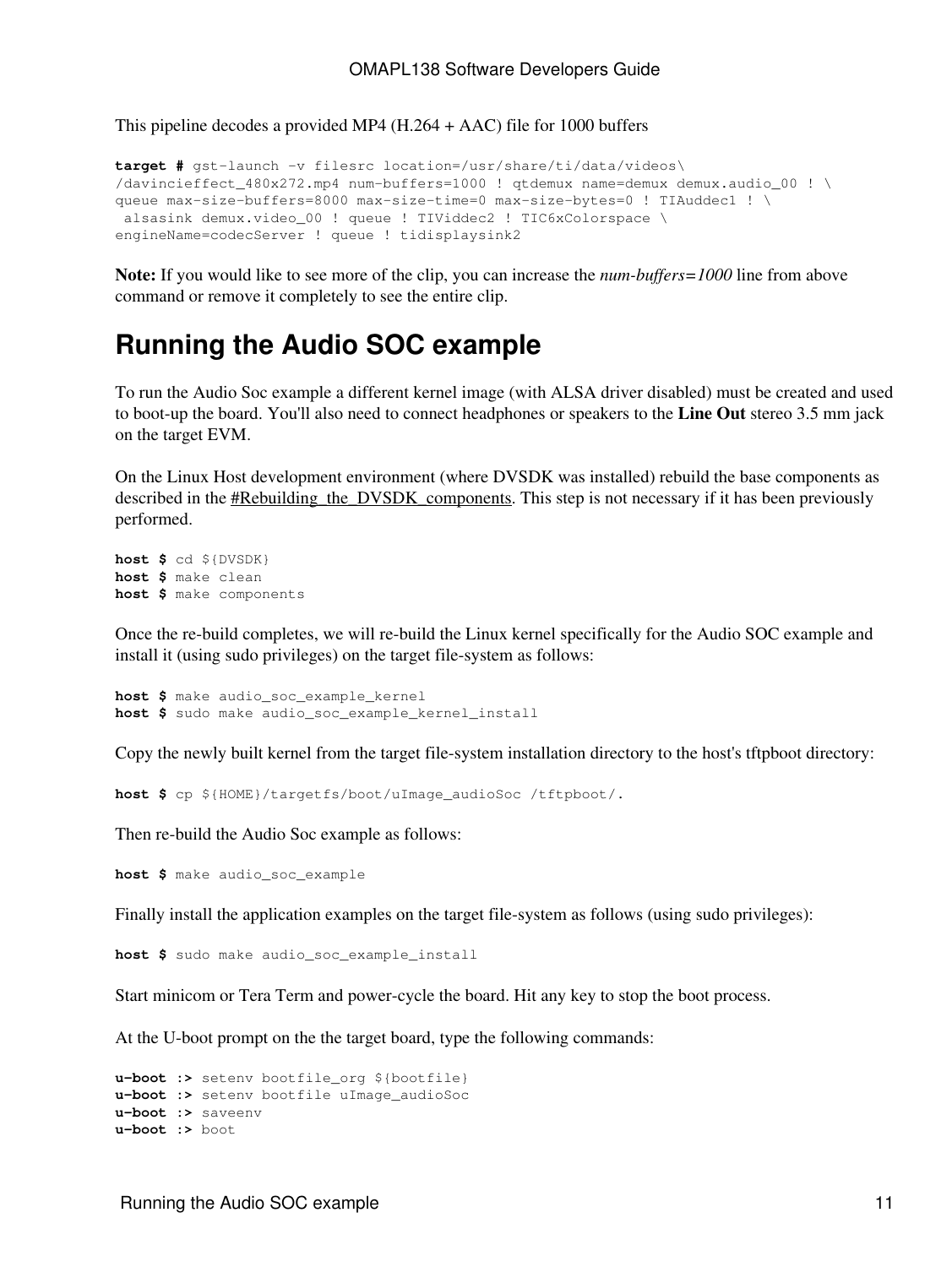The board will boot using the new kernel image. Login into the target using **root** as the login name.

On the target board go to:

**target #** cd /usr/share/ti/audio\_soc\_example/Release

We need to unload the TI system modules first as follows:

**target #** /etc/init.d/loadmodule-rc stop

To run the application, DSPLink module has to be inserted into the kernel as follows:

```
target # mknod /dev/dsplink c 230 0
target # insmod ./dsplinkk.ko
```
Then execute:

**target #** ./audioSoc\_gpp audioSoc\_dsp.out ../davincieffect\_clip.pcm

To listen to the raw audio file clip, connect speakers/headphones to the Line-out stereo 3.5 mm jack on the board. The application will stream the PCM file from the ARM processor to the Line-out audio jack via the DSP driver peripherals.

**Note:** The kernel used for the Audio SOC example has the Advanced Linux Sound Architecture (ALSA) driver disabled since audio is being processed on the DSP. If you would like to go back to the previous running Linux kernel, you'll need to start minicom or Tera Term and power-cycle the board. Hit any key to stop the boot process.

At the U-boot prompt on the the target board, type the following commands:

```
u-boot :> setenv bootfile ${bootfile org}
u-boot :> saveenv
u-boot :> boot
```
You are now back to booting the Linux kernel prior to running the Audio SOC example.

# <span id="page-11-0"></span>**DVSDK software overview and support**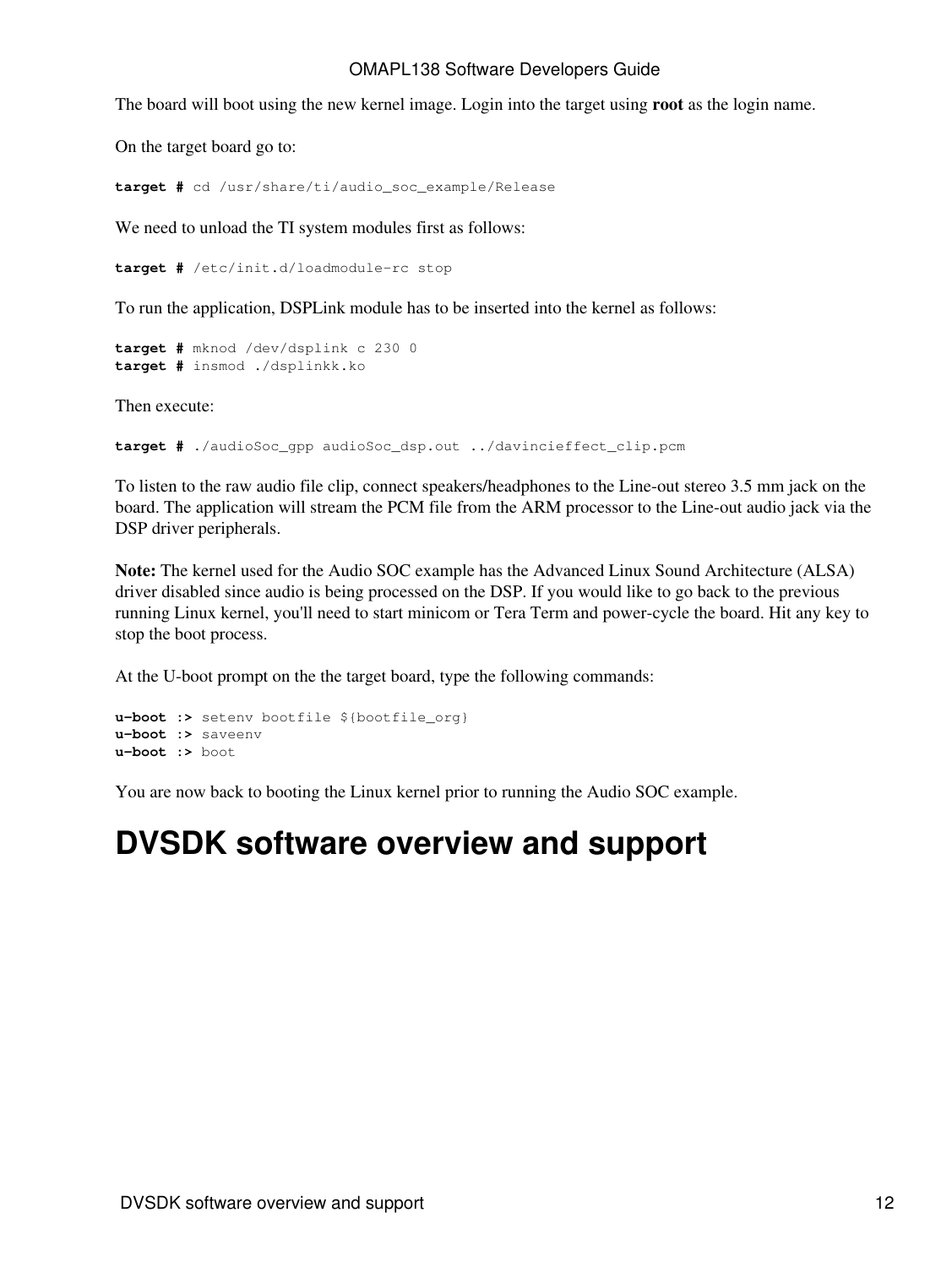OMAPL138 Software Developers Guide



**Overview of the DVSDK Software stack**

The DVSDK contains many software components. Some are developed by Texas Instruments (*blue* in the diagram above) and some are developed in and by the open source community (*grey* in the diagram above). TI contributes, and sometimes even maintains, some of these open source community projects, but the support model is different from a project developed solely by TI. The table below lists how to get support for each component.

| Component(s)                                                                                                                           | <b>Type</b>                           | <b>Support</b>                                                                                                                                             |
|----------------------------------------------------------------------------------------------------------------------------------------|---------------------------------------|------------------------------------------------------------------------------------------------------------------------------------------------------------|
| DVSDK demos, Codec Engine,<br>Multimedia Codecs, Platform Support<br>Package, Framework Components,<br>DSP/BIOS, DSPLink, c6accel etc. |                                       | In addition to the support channels listed at<br><b>#TI Worldwide Technical Support you can</b><br>use the following support channels:                     |
|                                                                                                                                        | <b>Texas Instruments</b><br>Developed | The community Linux forum is monitored<br>by TI support and engineering teams and<br>can be used for asking questions about<br>development using this SDK. |
|                                                                                                                                        | Software                              | The multimedia codecs forum is a separate<br>forum for discussing the multimedia<br>codecs.                                                                |
|                                                                                                                                        |                                       | If you have a bug tracking number (starting<br>with <i>SDOCM</i> ) you can track the issue using<br>the SDOWP bug tracking web access                      |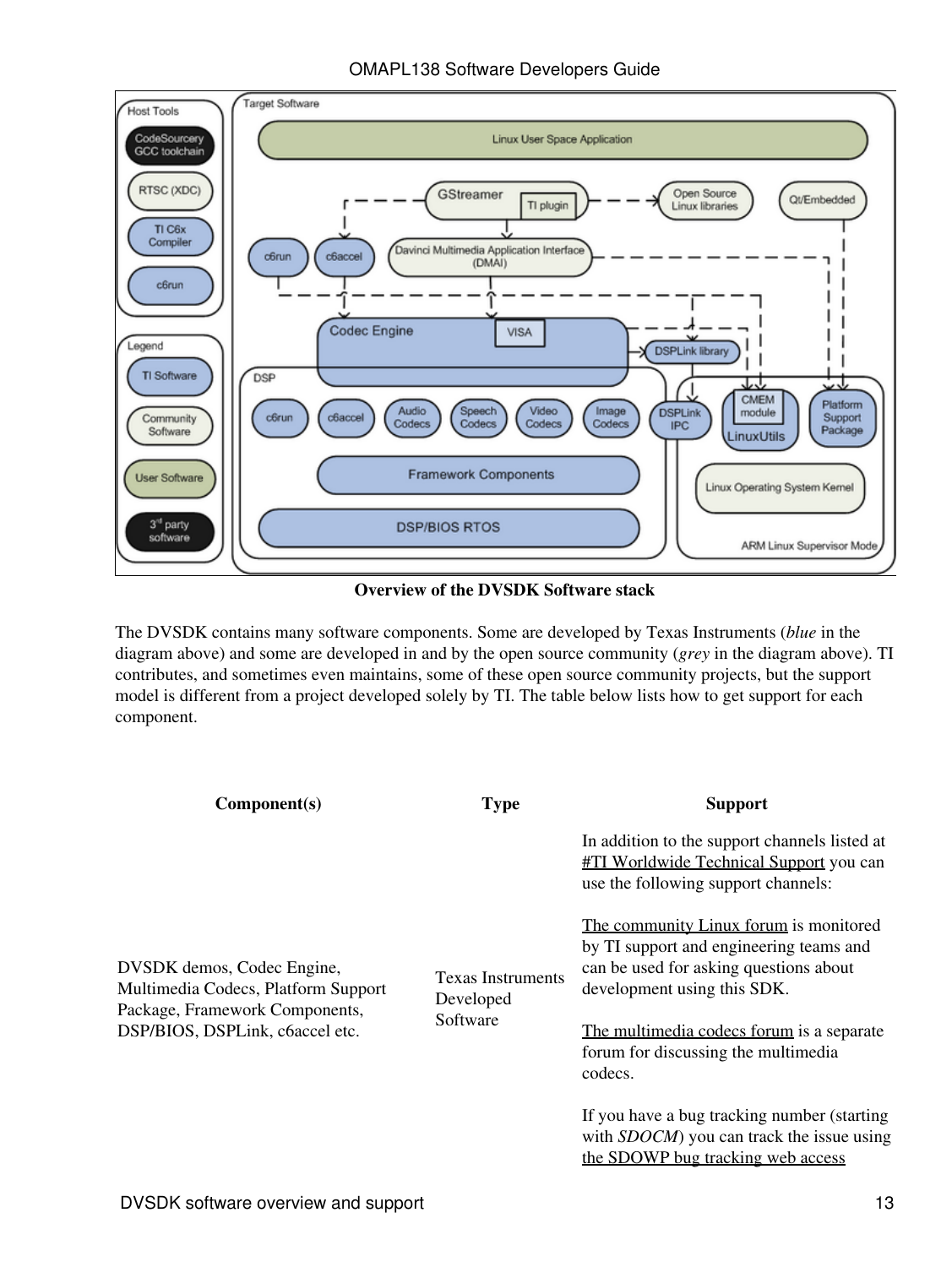| TU Wauldwide Teebnieel Cunneut                 |                        |                                    |
|------------------------------------------------|------------------------|------------------------------------|
| Linux kernel                                   | Open Source<br>Project | Linux kernel community project     |
| RTSC (XDC)                                     | Open Source<br>Project | RTSC community project             |
| Qt/Embedded                                    | Open Source<br>Project | Ot/Embedded community project      |
| GStreamer plugin for accelerated<br>multimedia | Open Source<br>Project | gst-ti community project           |
| <b>GStreamer</b>                               | Open Source<br>Project | <b>GStreamer community project</b> |
| Davinci Multimedia Application Interface       | Open Source<br>Project | <b>DMAI</b> community project      |

### <span id="page-13-0"></span>**TI Worldwide Technical Support**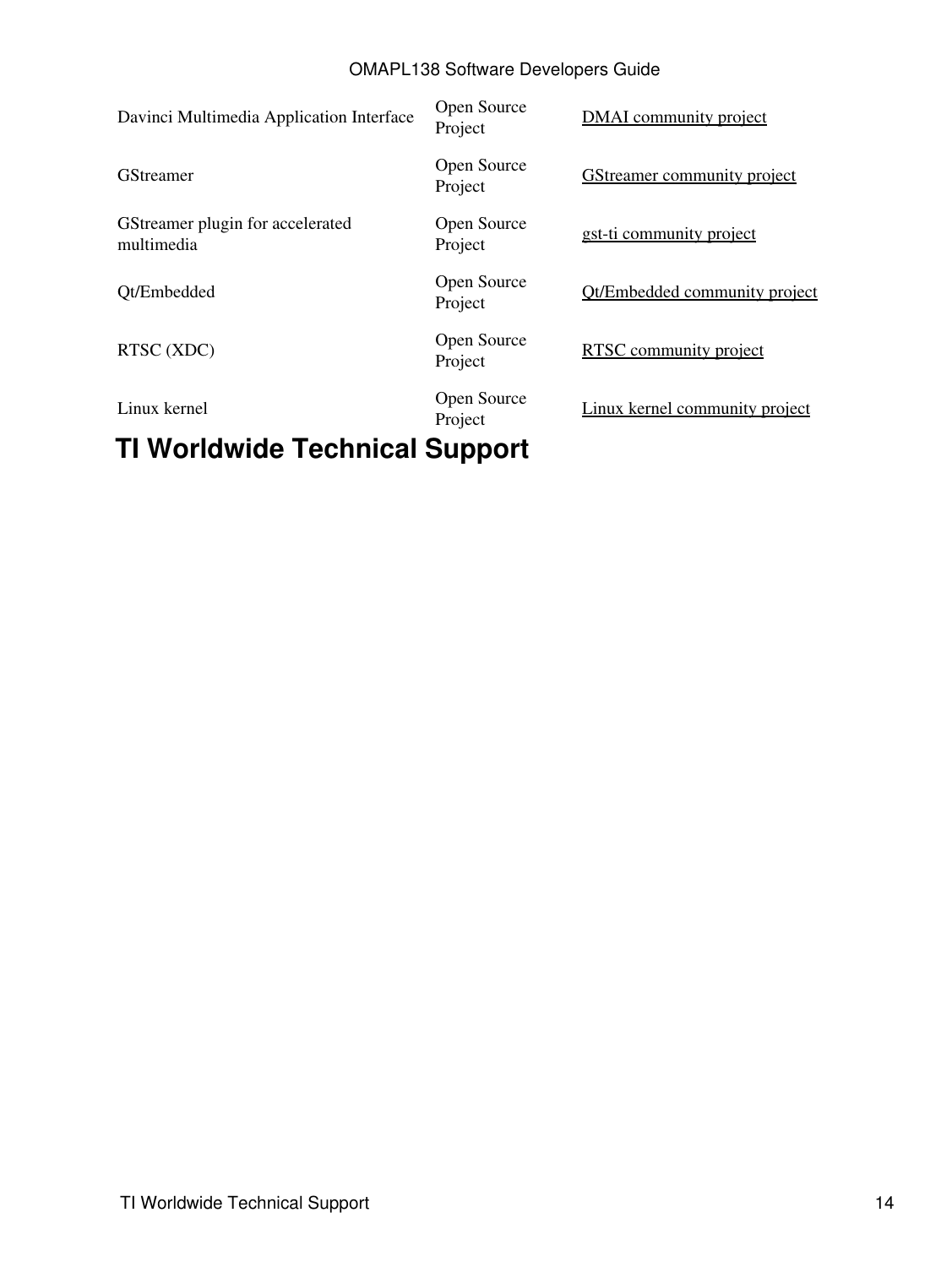#### Internet

**TI Semiconductor Product Information Center Home Page** support.ti.com

TI Semiconductor KnowledgeBase Home Page support.ti.com/sc/knowledgebase

#### **Product Information Centers**

| Americas                                                          | Phone |                   | +1(972) 644-5580                            |          |                                    |                                                                                                                                                                                                                                                                                                                                                                                                                                                                           |         |
|-------------------------------------------------------------------|-------|-------------------|---------------------------------------------|----------|------------------------------------|---------------------------------------------------------------------------------------------------------------------------------------------------------------------------------------------------------------------------------------------------------------------------------------------------------------------------------------------------------------------------------------------------------------------------------------------------------------------------|---------|
| Brazil                                                            | Phone |                   | 0800-891-2616                               |          |                                    |                                                                                                                                                                                                                                                                                                                                                                                                                                                                           |         |
| Mexico                                                            | Phone |                   | 0800-670-7544                               |          |                                    |                                                                                                                                                                                                                                                                                                                                                                                                                                                                           |         |
|                                                                   | Fax   |                   | +1(972) 927-6377                            |          |                                    |                                                                                                                                                                                                                                                                                                                                                                                                                                                                           |         |
| Internet/E-mail                                                   |       |                   |                                             |          | support.fi.com/sc/pic/americas.htm |                                                                                                                                                                                                                                                                                                                                                                                                                                                                           |         |
| Europe, Middle East and Africa<br>Phone                           |       |                   |                                             |          |                                    |                                                                                                                                                                                                                                                                                                                                                                                                                                                                           |         |
| European Free Call<br>International<br><b>Russian Support</b>     |       |                   | +49 (0) 8161 80 2121<br>+7 (4) 95 98 10 701 |          | 00800-ASK-TEXAS (00800 275 83927)  |                                                                                                                                                                                                                                                                                                                                                                                                                                                                           |         |
|                                                                   |       |                   |                                             |          |                                    | Note: The European Free Call (Toll Free) number is not active in all countries. If you have<br>technical difficulty calling the free call number, please use the international number above.                                                                                                                                                                                                                                                                              |         |
| Earc                                                              |       |                   | +(49) (0) 8161 80 2045                      |          |                                    |                                                                                                                                                                                                                                                                                                                                                                                                                                                                           |         |
| Internet                                                          |       |                   | support.ti.com/sc/pic/euro.htm              |          |                                    |                                                                                                                                                                                                                                                                                                                                                                                                                                                                           |         |
| Japan<br>Fax<br>International                                     |       | +61-3-3344-5317   |                                             | Domestic |                                    | 0120-81-0036                                                                                                                                                                                                                                                                                                                                                                                                                                                              |         |
| Internet/E-mail<br>International                                  |       |                   | support.ti.com/sc/pic/japan.htm             |          |                                    |                                                                                                                                                                                                                                                                                                                                                                                                                                                                           |         |
| Domestic                                                          |       | www.tij.co.jp/pic |                                             |          |                                    |                                                                                                                                                                                                                                                                                                                                                                                                                                                                           |         |
| Asia                                                              |       |                   |                                             |          |                                    |                                                                                                                                                                                                                                                                                                                                                                                                                                                                           |         |
| Phone:                                                            |       |                   |                                             |          |                                    |                                                                                                                                                                                                                                                                                                                                                                                                                                                                           |         |
| International                                                     |       | +91-80-41381665   |                                             |          |                                    |                                                                                                                                                                                                                                                                                                                                                                                                                                                                           |         |
| Domestic                                                          |       | Toll-Free Number  |                                             |          |                                    | <b>Toll-Free Number</b>                                                                                                                                                                                                                                                                                                                                                                                                                                                   |         |
| Australia                                                         |       | 1-800-999-064     |                                             |          | Malaysia                           | 1-800-80-3973                                                                                                                                                                                                                                                                                                                                                                                                                                                             |         |
| China                                                             |       | 800-820-8682      |                                             |          | Hew Zealand                        | 0600-446-934                                                                                                                                                                                                                                                                                                                                                                                                                                                              |         |
| Hong Kong                                                         |       | 800-96-5941       |                                             |          | Philippines                        | 1-800-765-7404                                                                                                                                                                                                                                                                                                                                                                                                                                                            |         |
| India                                                             |       | 1-800-425-7868    |                                             |          | Singapore                          | 800-886-1028                                                                                                                                                                                                                                                                                                                                                                                                                                                              |         |
| Indonesia                                                         |       | 001-803-8861-1006 |                                             |          | Taiwan                             | 0600-006800                                                                                                                                                                                                                                                                                                                                                                                                                                                               |         |
| Korea                                                             |       | 060-551-2804      |                                             |          | Thailand                           | 001-800-886-0010                                                                                                                                                                                                                                                                                                                                                                                                                                                          |         |
| Fax                                                               |       | +666-2-2378-6808  |                                             |          | F-mail                             | tiasia@ti.com                                                                                                                                                                                                                                                                                                                                                                                                                                                             |         |
| Internet                                                          |       |                   | support.ti.com/sc/pic/asia.htm              |          |                                    | ti-china@ti.com                                                                                                                                                                                                                                                                                                                                                                                                                                                           |         |
|                                                                   |       |                   |                                             |          |                                    |                                                                                                                                                                                                                                                                                                                                                                                                                                                                           | C093008 |
|                                                                   |       |                   |                                             |          |                                    | important Notice: The products and services of Texas Instruments incorporated and its subsidiaries described                                                                                                                                                                                                                                                                                                                                                              |         |
| This approval, warranty or endorsement thereof.                   |       |                   |                                             |          |                                    | herein are sold subject to TI's standard terms and conditions of sale. Customers are advised to obtain the most<br>current and complete information about TI products and services before plading orders. TI assumes no liability for<br>applications assistance, customer's applications or product designs , software performance, or infringement of<br>patents. The publication of information regarding any other company's products or services does not constitute |         |
| The platform bar and DaVinci are trademarks of Texas instruments. |       |                   |                                             |          |                                    |                                                                                                                                                                                                                                                                                                                                                                                                                                                                           |         |

All other trademarks are the property of their respective owners.

510850-40018<br>SPRM352A

Τ

@ 2009 Texas Instruments Incorporated

# <span id="page-14-0"></span>**Creating a Linux application**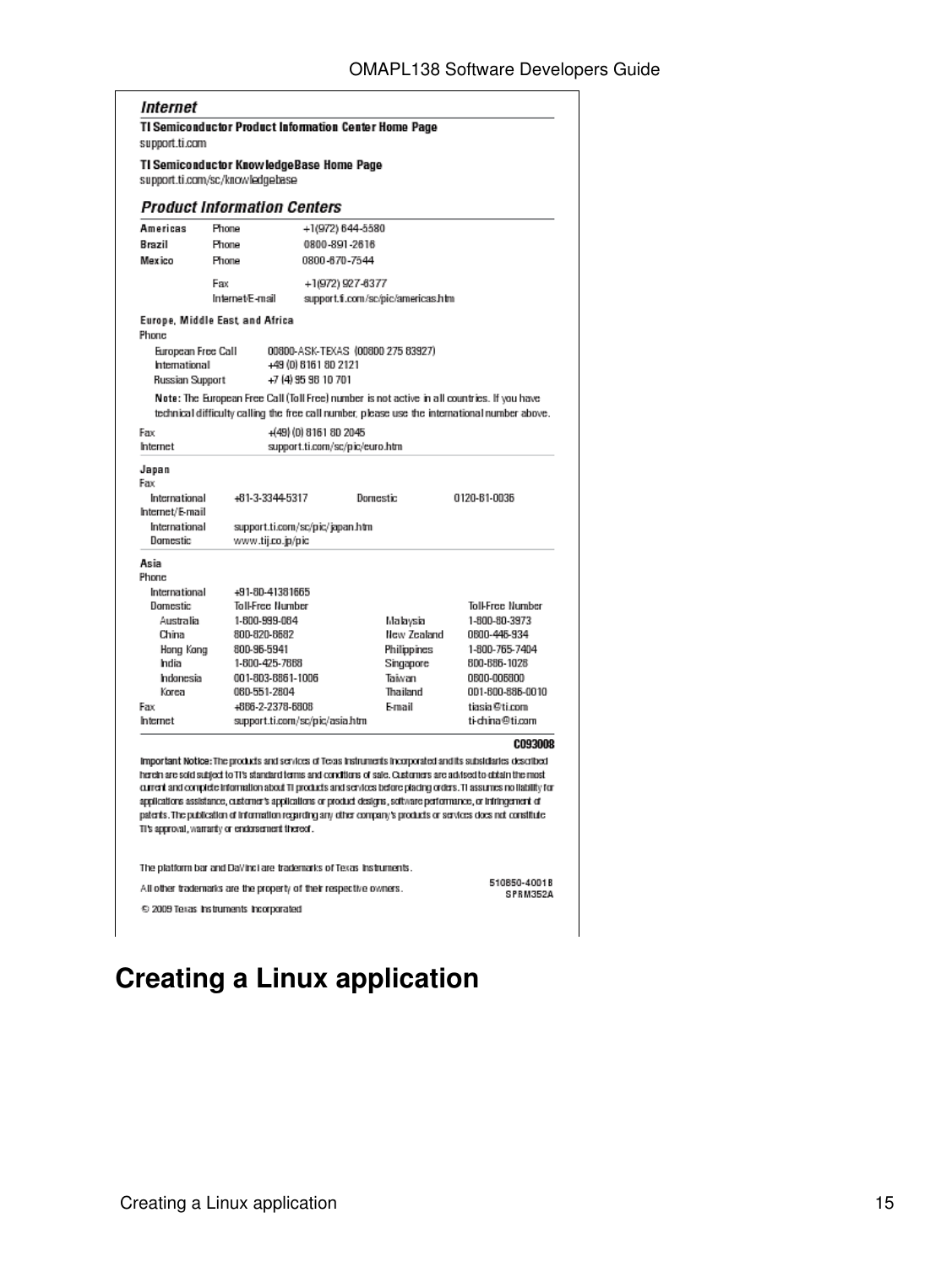

**Overview of a basic Linux application component usage**

While creating a basic Linux application you are typically using the following components of the stack (the rest are greyed out above):

| <b>Component</b>                   | Purpose in this application                                                               | <b>Location in the DVSDK</b>                                                                  |
|------------------------------------|-------------------------------------------------------------------------------------------|-----------------------------------------------------------------------------------------------|
| GCC toolchain                      | Cross compiler for generating<br><b>ARM Linux binaries.</b>                               | linux-devkit directory under the DVSDK                                                        |
| Open Source<br>Linux libraries     | Provides libraries such as<br>libpng, libusb, libz, libcurl etc.                          | linux-devkit/arm-arago-linux-gnueabi/lib and<br>linux-devkit/arm-arago-linux-gnueabi/usr/lib/ |
| Platform<br><b>Support Package</b> | Provides device drivers for the<br>EVM and documentation and<br>examples to support them. | psp                                                                                           |
| Linux kernel                       | The Linux kernel with the PSP<br>device drivers                                           | psp/linux-kernel-source                                                                       |

You can find examples all over the web on how to write this type of application. The PSP examples are a good reference on how to access the peripheral drivers specific to this platform.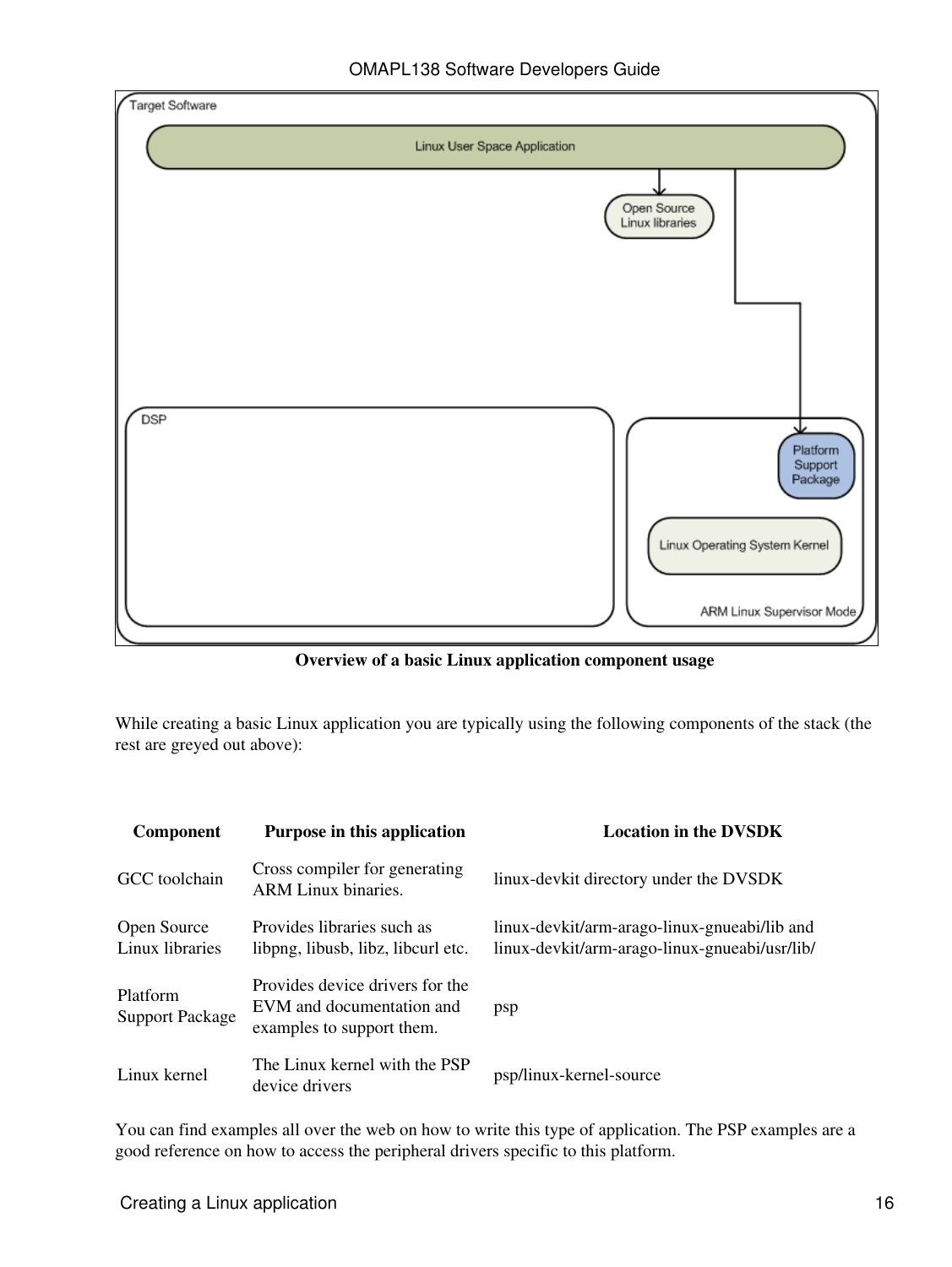## <span id="page-16-0"></span>**Creating a DSPLink application**



**Overview of a DSPlink application component usage**

DSPLink is foundation software for the inter-processor communication across the GPP-DSP boundary. It provides a generic API that abstracts the characteristics of the physical link connecting GPP and DSP from the applications. It eliminates the need for customers to develop such link from scratch and allows them to focus more on application development. This software can be used across platforms:

- Using SoC (System on Chip) with GPP and one DSP.
- With discrete GPP and DSP.

DSPLink provides several features and capabilities that make it easier and more convenient for developers using a multi-core system:

- Provides a generic API interface to applications
- Hides platform/hardware specific details from applications
- Hides GPP operating system specific details from applications, otherwise needed for talking to the hardware (e.g. interrupt services)
- Applications written on DSPLink for one platform can directly work on other platforms/OS combinations requiring no or minor changes in application code
- Makes applications portable
- Allows flexibility to applications of choosing and using the most appropriate high/low level protocol
- Provides scalability to the applications in choosing only required modules from DSPLink.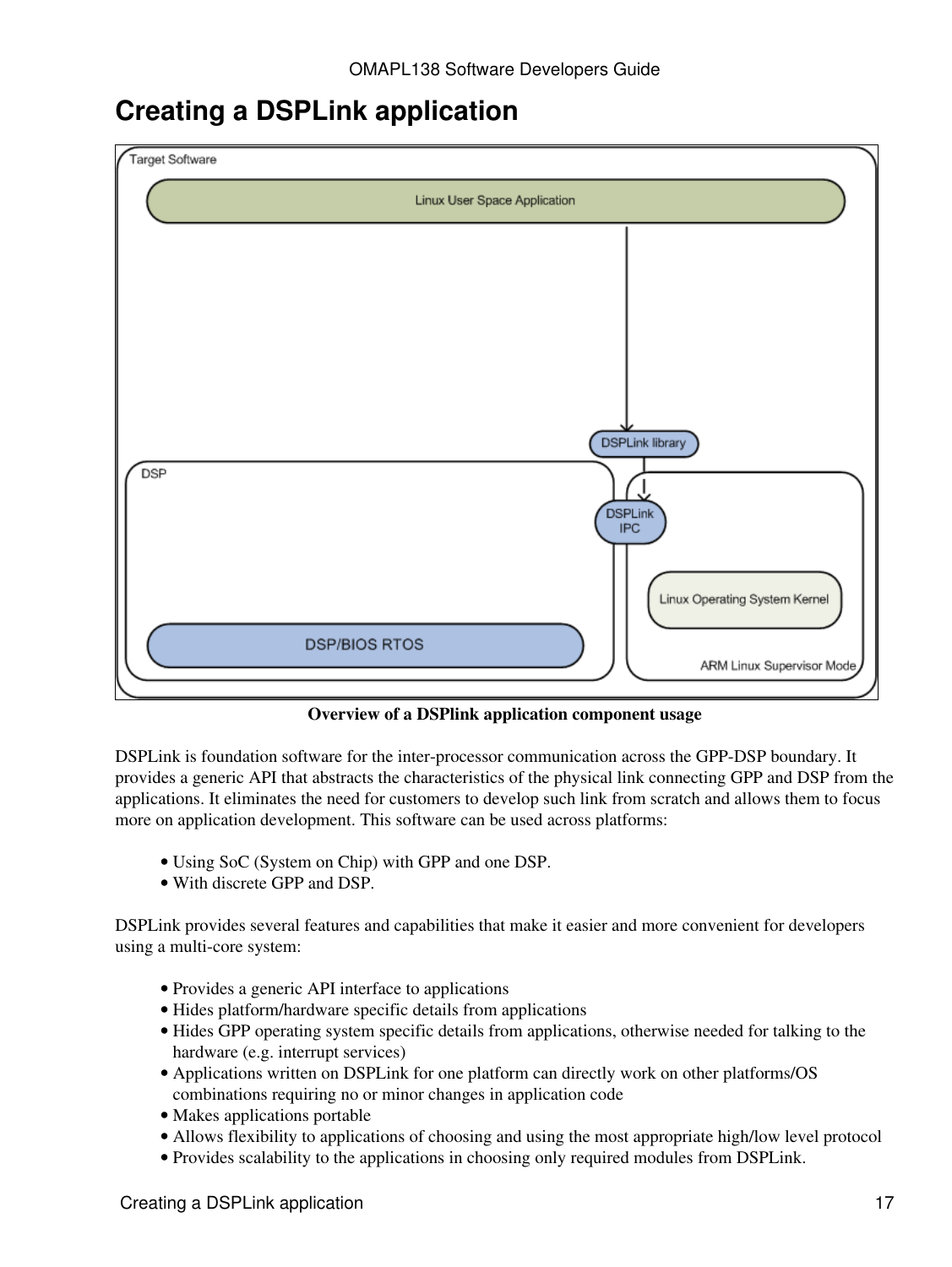In addition to the components used for the basic Linux app, these are used (and the rest is greyed out in the diagram above):

| <b>Component</b>                      | Purpose in this application                                                                        | <b>Location</b> in the<br><b>DVSDK</b> |
|---------------------------------------|----------------------------------------------------------------------------------------------------|----------------------------------------|
| <b>DSP/BIOS</b>                       | Real-Time Operation System for TI DSPs                                                             | $dsphios_xxx_xx_xx$                    |
| <b>DSPLink</b>                        | GPP to DSP processor communication link for passing<br>messages and data in multiprocessor systems | $dsplink_x_xx_xx_xx_xx$                |
| C6000 Code<br><b>Generation Tools</b> | TI DSP code generation tools                                                                       | $cgt6x_x_x_x_x$                        |
|                                       | Good application examples to start from include:                                                   |                                        |

- The sample applications (dsplink\_x\_xx\_xx\_xx/dsplink/gpp/src/samples and dsplink\_x\_xx\_xx/dsplink/dsp/src/samples) provide simpler and smaller examples on how to use DSPLlink.
- On some platforms, an Audio SOC example application (audio\_soc\_example\_x\_xx\_xx\_xx) is delivered that leverages DSPLink to perform audio processing and output the data via the DSP peripheral drivers. This example illustrates how DSP-side peripheral drivers run in conjunction with the Linux kernel application on a ARM processor. More information on this example can be found at [http://processors.wiki.ti.com/index.php/Audio\\_Soc\\_example](http://processors.wiki.ti.com/index.php/Audio_Soc_example)

## <span id="page-17-0"></span>**Creating a C6Run application**



**Overview of a basic C6Run application component usage**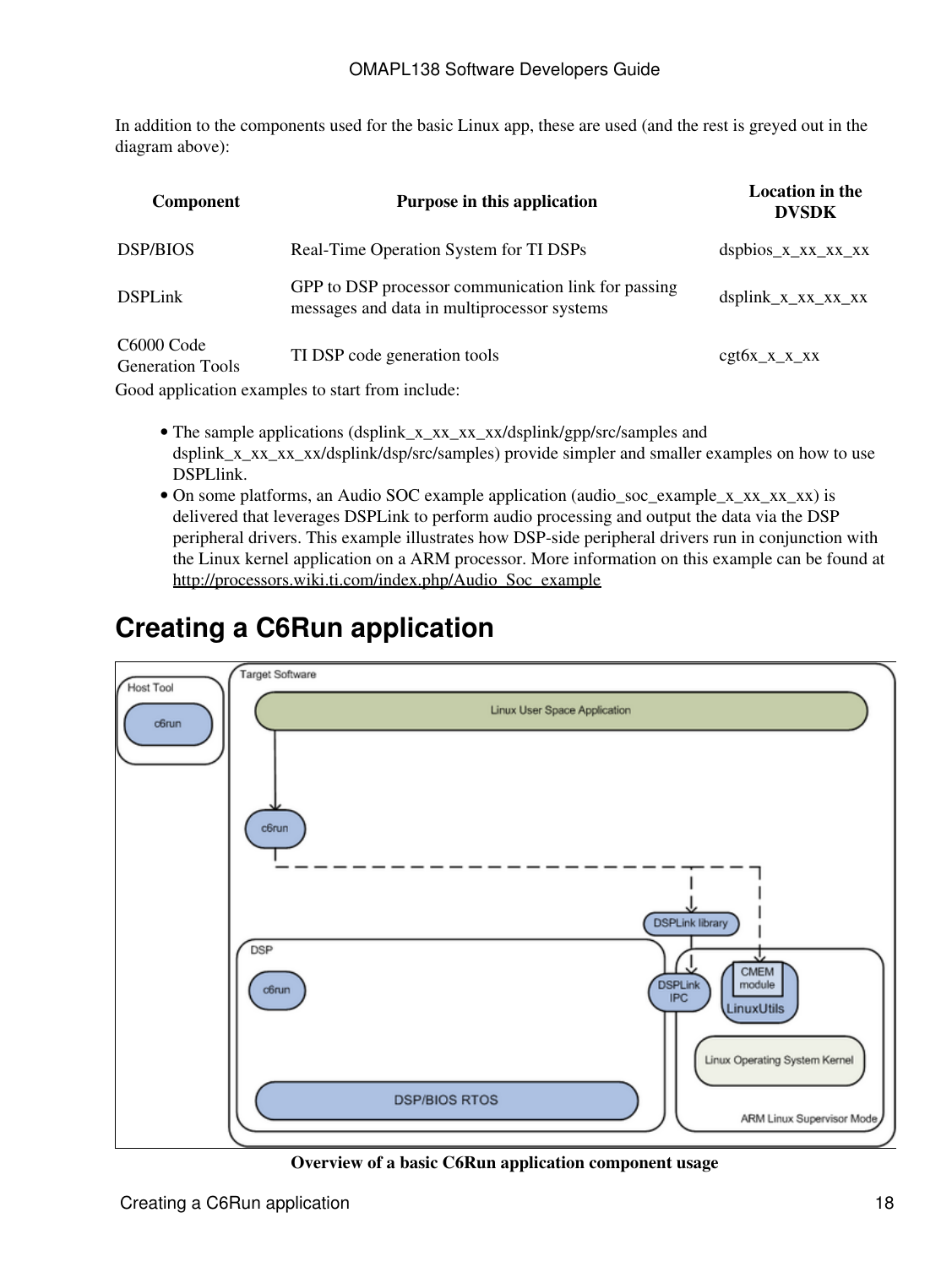The C6Run package is to ease initial development and loading of DSP code for ARM developers who are familiar with building applications for the Linux OS using an ARM GCC cross-compiler. The project consists of two main components:

- 1. A build system to create back-end libraries from the various TI software technologies and the code of the C6Run project itself
- 2. Front-end scripts that wrap the TI C6000 code generation tools in a GCC-like interface and also make use of the back-end build system to create ARM-side executables or libraries that transparently make use of the DSP.

There are two uses of the C6Run project, exposed through two different front-end scripts. They are called **C6RunLib** and **C6RunApp**.

- C6RunLib works to build a static ARM library from C source files that can be linked with an ARM application and provide access to the DSP when library functions are called. This allows the user to keep portions of the application on the ARM and move other portions to the DSP.
- C6RunApp tool acts as a cross-compiler for the DSP, allowing portable C applications to be rebuilt for the C6000 DSP core of various Texas Instruments heterogeneous (ARM+DSP) processors. The C6RunApp front-end consists of a single script, called c6runapp-cc. This use of this script matches, as much as possible, the use of GCC. It can compile C code to C6000 object files and link the C6000 object files into an application. When performing linking operations, the tool makes use of a number of steps (including linking using the C6000 code generation tools) to create an ARM-side executable from the DSP object files.

In addition to the components used for the Linux app, these are used (and the rest is greyed out in the diagram above):

| Component                         | Purpose in this application                                                                                                                                                                                       | <b>Location in the DVSDK</b>     |
|-----------------------------------|-------------------------------------------------------------------------------------------------------------------------------------------------------------------------------------------------------------------|----------------------------------|
| LinuxUtils                        | Linux specific utilities for Framework<br>Components, used for allocating physically<br>contiguous memory (CMEM module, see this wiki<br>topic for more information) for sharing data<br>between the ARM and DSP. | $linuxutils_{XX_{XX_{XX_{XX}}}}$ |
| RTSC (XDC)                        | Tool required to configure and build DSP/BIOS<br>real-time kernel for the DSP.                                                                                                                                    | xdctools_xx_xx_xx_xx             |
| Local Power<br>Manager            | TI power management package (not required for all<br>platforms)                                                                                                                                                   | local_power_manager_x_xx_xx_xx   |
| <b>DSP/BIOS</b>                   | Real-Time Operation System for TI DSPs                                                                                                                                                                            | $dsphios_x_xx_xx_xx_xx$          |
| <b>DSPLink</b>                    | GPP to DSP processor communication link for<br>passing messages and data in multiprocessor<br>systems                                                                                                             | $dsplink_x_xx_xx_xx_xx$          |
| C6000 Code<br>Generation<br>Tools | TI DSP code generation tools                                                                                                                                                                                      | $cgt6x_x_x_x_x$                  |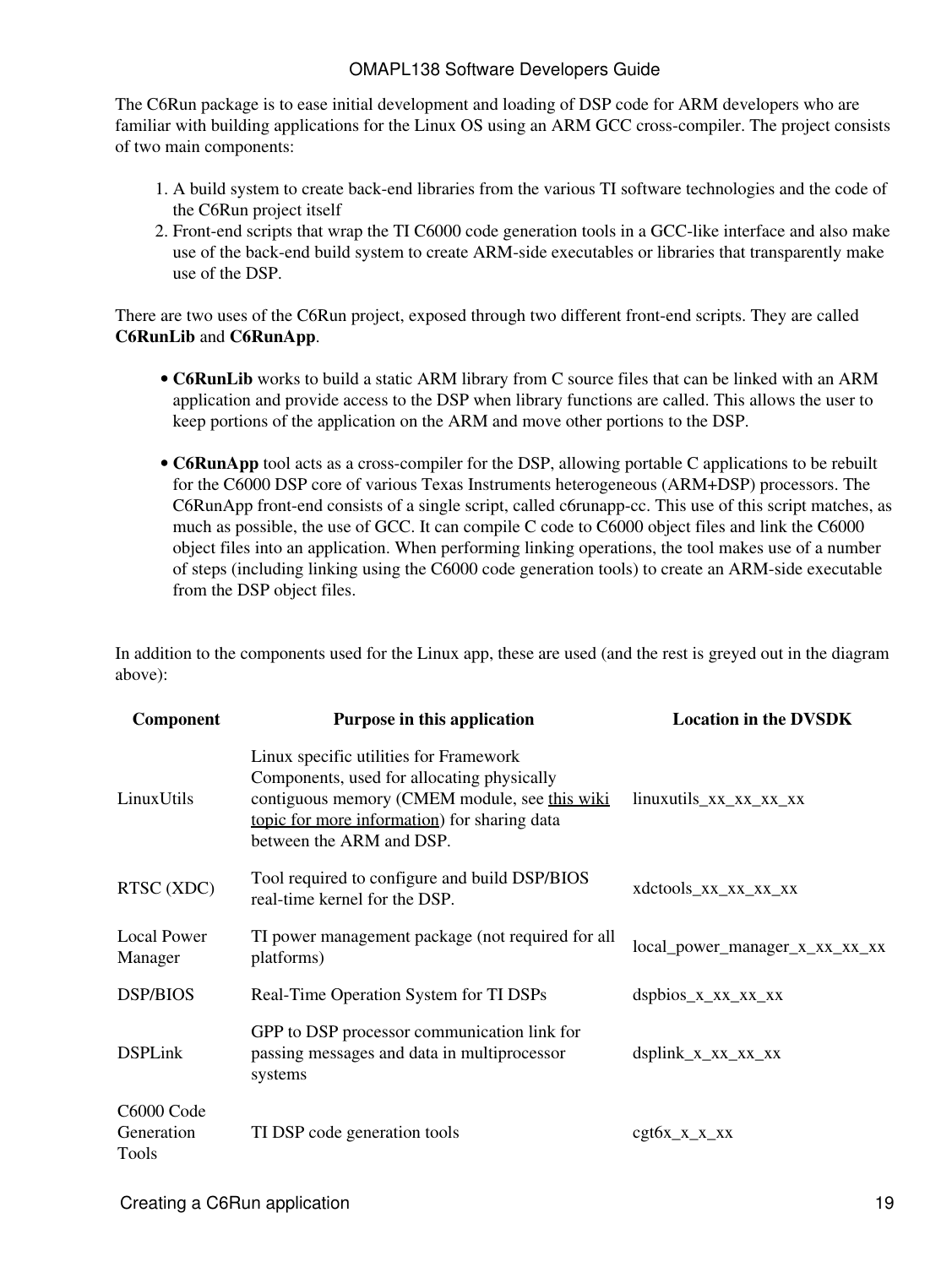Good application examples to start from:

- The C6Run package contains sample applications to test/validate the functionality. The applications are located in the c6run\_xx\_xx\_xx\_xx<sup>2</sup>examples and the c6run\_xx\_xx\_xx\_xx<sup>2</sup>/test directories. Each example includes full source and standard makefiles.
- There is a QT-based fractal example that leverages C6Run to perform the fractal computation on the DSP. Information on how to build and run the example can be found at: [C6Run QT Fractal Example](http://processors.wiki.ti.com/index.php/C6Run_QT_Fractal_Example)

**For more information on C6Run visit the TI Embedded Processors wiki,** [C6Run Project Page](http://processors.wiki.ti.com/index.php/C6Run_Project).

## <span id="page-19-0"></span>**Creating a C6Accel application**



**Overview of a basic C6Accel application component usage**

The C6Accel package wraps key DSP software kernels in an xDAIS algorithm which can be invoked from the ARM side using simple API calls. C6Accel can be used in a plug and play like any other codec used for encoding and decoding audio and video streams. C6Accel is built in the codec engine compliant IUniversal framework and can be used on various DSP only and ARM + DSP devices.

The purpose of C6Accel is to provide the ARM user with the compute power of the DSP on computational intense tasks like running Color Space Conversion, Filtering or Image/Signal Processing algorithm. The library of DSP kernels wrapped in C6Accel are optimized for performance on the DSP core and would allow the ARM user to use the DSP as an accelerator for their application. By using these routines, the ARM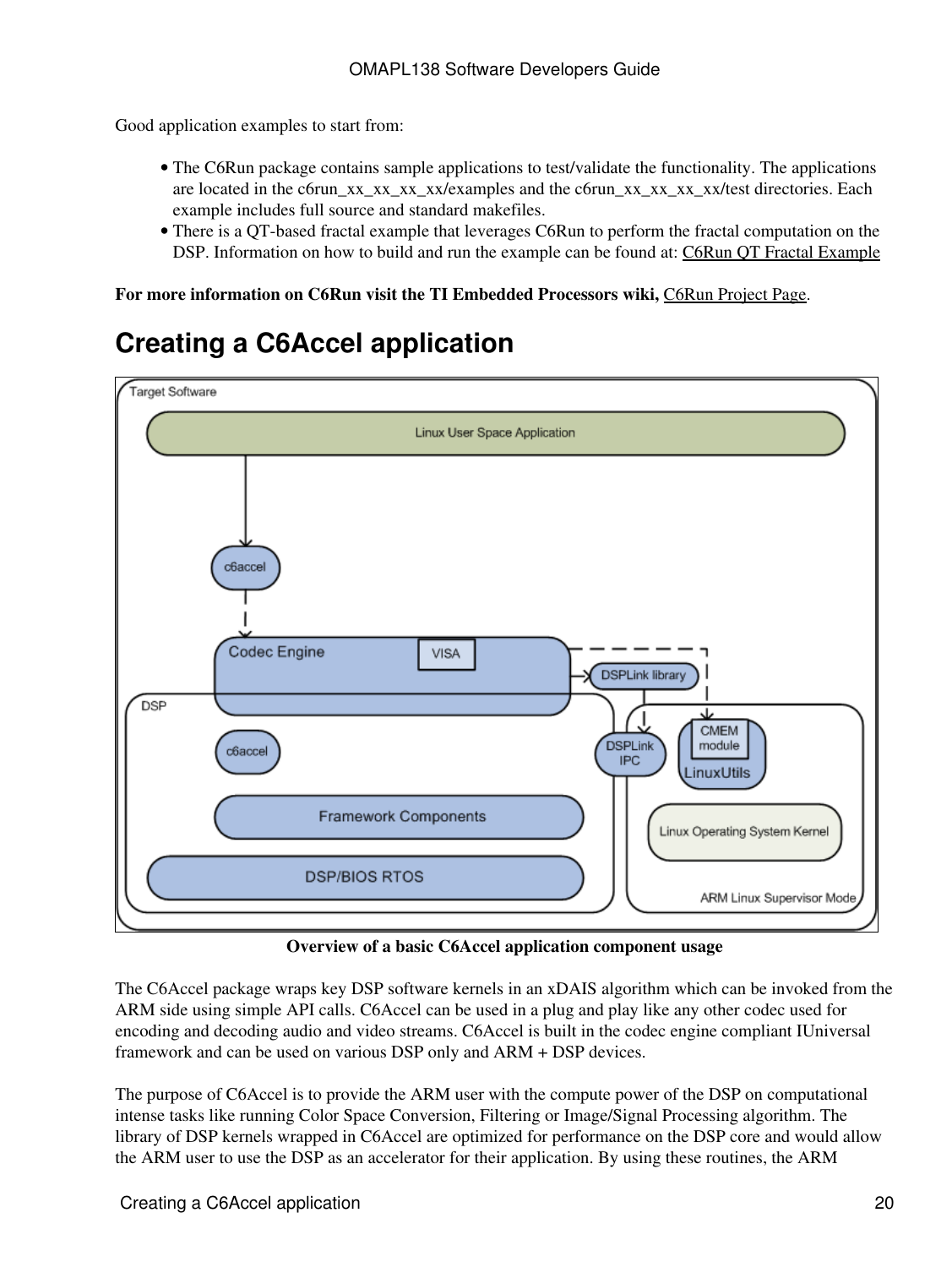developer can develop a more compelling application by achieve execution speeds considerably faster than equivalent C code written on ARM. In addition, by providing ready-to-use DSP kernels, C6Accel can significantly shorten the ARM application development time.

The benefits of using C6Accel include:

- **Ready to use kernels**: Library of Optimized DSP kernels wrapped in a single package. Reduces 1. learning curve and time to market.
- **Easy to interface**: ARM side API library abstracts complexities while invoking DSP functionality 2. from ARM application
- 3. **Easy Portability**: Fully compatible with most TI C6x devices
- 4. **Efficient multiple call execution**: Capabilty to chain kernel calls using single call to codec engine
- **Easy Evaluation of DSP performance:** DSP kernel Benchmarks (cycle and code size) provided in 5. C6Accel aid in evaluating performance that can be leveraged from the DSP and make informed decisions while developing applications
- 6. **Parallel processing:** Asynchronous calling mode enables parallel processing on DSP and ARM
- **Simple Template to add functionality on DSP:** SoC developers can explore maximum flexibility by 7. using C6Accel algorithm as a template to add custom compute intense functionality on the DSP that can be accessed from the ARM.

In addition to the components used for the Linux app, these are used (and the rest is greyed out in the diagram above):

| Component            | Purpose in this application                                                                                                                                                                                                                                                                                                   | <b>Location in the DVSDK</b> |  |  |
|----------------------|-------------------------------------------------------------------------------------------------------------------------------------------------------------------------------------------------------------------------------------------------------------------------------------------------------------------------------|------------------------------|--|--|
| Codec<br>Engine      | Cross platform framework for the applications invoking<br>multimedia codecs and other algorithms.                                                                                                                                                                                                                             | codec_engine_xx_xx_xx_xx     |  |  |
| LinuxUtils           | Linux specific utilities for Framework Components assisting<br>with resource allocation of DMA channels (EDMA module),<br>physically contiguous memory (CMEM module, see this wiki<br>topic for more information) and allows the codecs to receive<br>completion interrupts of various coprocessor resources (IRQ<br>module). | linuxutils_xx_xx_xx_xx       |  |  |
| <b>RTSC</b><br>(XDC) | Tool used to configure Codec Engine, Framework<br>Components and multimedia codecs for your application.                                                                                                                                                                                                                      | xdctools_xx_xx_xx_xx         |  |  |
| <b>XDAIS</b>         | TI Algorithm Interface Standard used for algorithm<br>standardization which is used by various other components<br>including Codec Engine                                                                                                                                                                                     | xdais_x_xx_xx_xx             |  |  |
| <b>DSPLINK</b>       | GPP to DSP processor communication link for passing<br>messages and data in multiprocessor systems                                                                                                                                                                                                                            | $dsplink_x_xx_xx_xx_xx$      |  |  |
|                      | Good application examples to start from include:                                                                                                                                                                                                                                                                              |                              |  |  |

• The C6Accel contains a sample application to test/validate the functionality. The application is located in the c6accel xx\_xx\_xx\_xx/soc/app directory.

#### **For more information on C6Accel visit** [C6Accel: ARM access to DSP software](http://processors.wiki.ti.com/index.php/C6Accel:_ARM_access_to_DSP_software_on_TI_SoCs)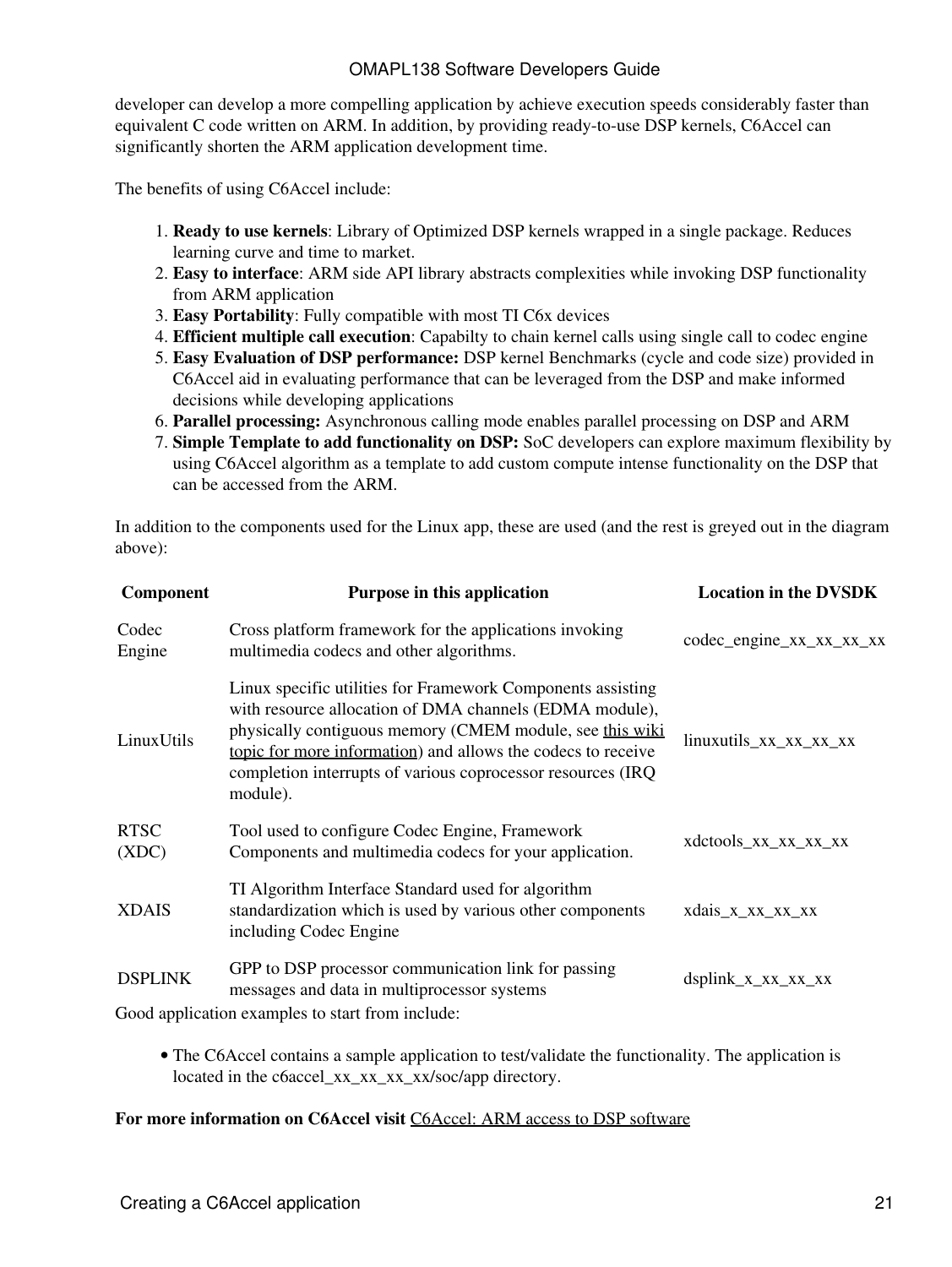### <span id="page-21-0"></span>**Creating a DMAI multimedia application**



**Overview of a DMAI application component usage**

The Davinci Multimedia Application Interface (DMAI) is a thin utility layer on top of Codec Engine and the Linux kernel. The benefits of using DMAI include:

- 1. DMAI and it's sample applications are written to adhere to the [XDM 1.x semantics](http://processors.wiki.ti.com/index.php/XDM_1.x_Semantics) for multimedia codecs. Codec Engine facilitates the invocation of the codecs, but DMAI provides the semantics to make the codecs plug and play.
- 2. DMAI wraps the Linux device drivers in a multimedia function focused API, shielding you from the rapid progress of the Linux kernel, increasing your portability.
- 3. The DVSDK demos and gst-ti plugin are written on top of DMAI. If you can make a codec work with the DMAI sample applications, it will most likely work in these applications too.

In addition to the components used for the Linux app, these are used (and the rest is greyed out in the diagram above):

| Component    | Purpose in this application                                                                          | <b>Location in the DVSDK</b>     |
|--------------|------------------------------------------------------------------------------------------------------|----------------------------------|
| Codec Engine | Cross platform framework for the applications<br>invoking multimedia codecs and other<br>algorithms. | $codec$ -engine $xx_xx_xx_xx_xx$ |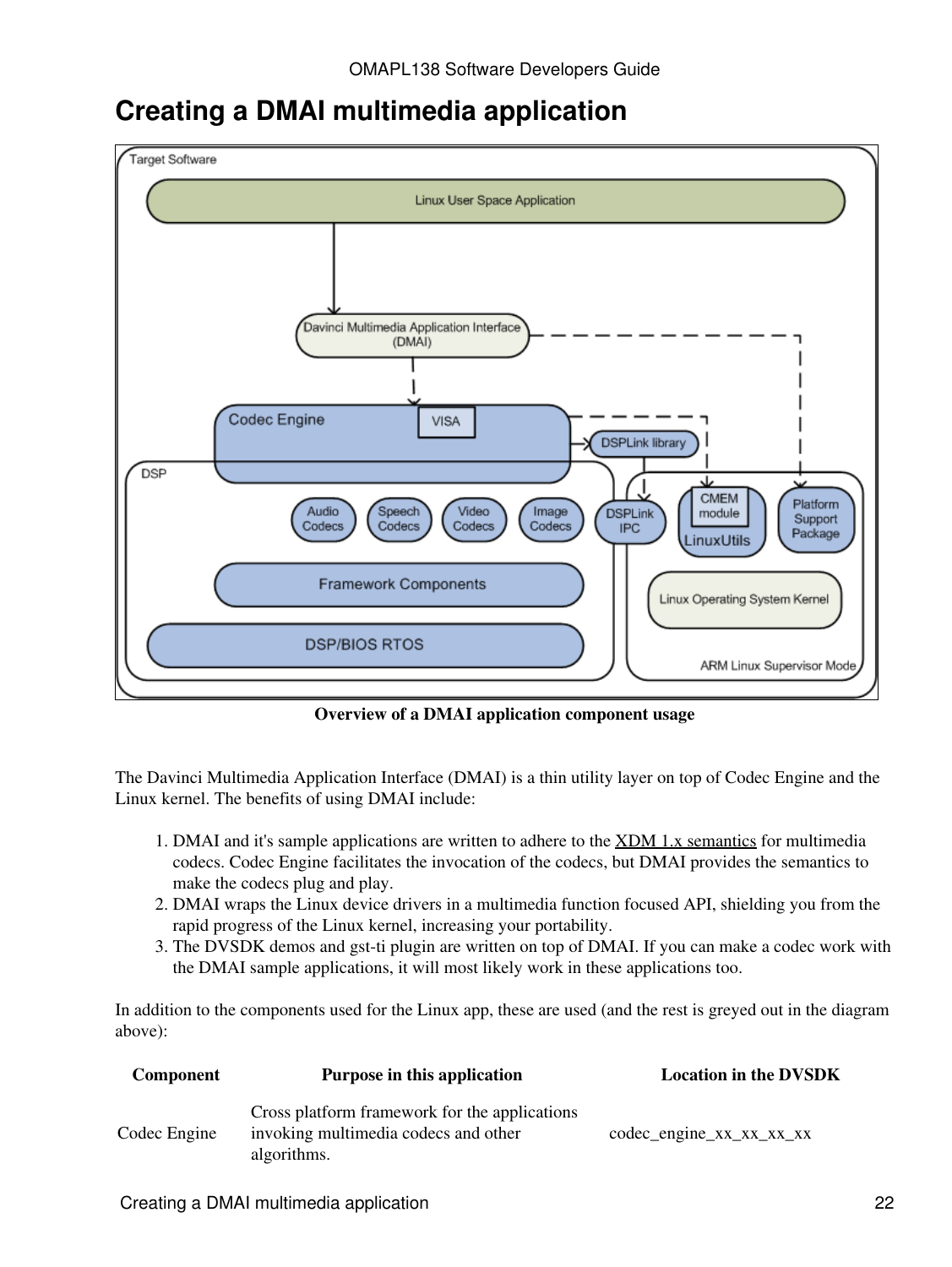| Framework<br>Components                           | Cross platform framework for servicing<br>resources to algorithms.                                                                                                                                                                                                                                                               | framework_components_xx_xx_xx_xx          |
|---------------------------------------------------|----------------------------------------------------------------------------------------------------------------------------------------------------------------------------------------------------------------------------------------------------------------------------------------------------------------------------------|-------------------------------------------|
| LinuxUtils                                        | Linux specific utilities for Framework<br>Components assisting with resource allocation<br>of DMA channels (EDMA module), physically<br>contiguous memory (CMEM module, see this<br>wiki topic for more information) and allows the<br>codecs to receive completion interrupts of<br>various coprocessor resources (IRQ module). | $linuxutils_{xx_{xx_{xx}}xx_{xx}}$        |
| Davinci<br>Multimedia<br>Application<br>Interface | Multimedia application utility layer                                                                                                                                                                                                                                                                                             | $dmai_XX_XX_XX_XX_XX$                     |
| Multimedia<br>Codecs                              | Compression and decompression of multimedia<br>data                                                                                                                                                                                                                                                                              | codecs_ <platform>_xx_xx_xx_xx</platform> |
| RTSC (XDC)                                        | Tool used to configure Codec Engine,<br>Framework Components and multimedia codecs<br>for your application.<br>$\alpha$ . The set of the state of the second contract $\alpha$ , $\alpha$ , $\alpha$ , $\alpha$ , $\alpha$ , $\alpha$ , $\alpha$                                                                                 | xdctools_xx_xx_xx_xx                      |

Good application examples to start from include:

- The DMAI sample applications (dmai\_xx\_xx\_xx\_xx/packages/ti/sdo/dmai/apps) provide simpler and smaller examples on how to use DMAI to create a multimedia application.
- If applicable for your device, the DVSDK demos located in the dvsdk\_demos\_xx\_xx\_xx\_xx of the \$(DVSDK) installation directory. These use DMAI to provide a full multimedia application. However, the application does not support A/V sync; if this feature is required GStreamer is a better option.

## <span id="page-22-0"></span>**Creating a Qt/Embedded application**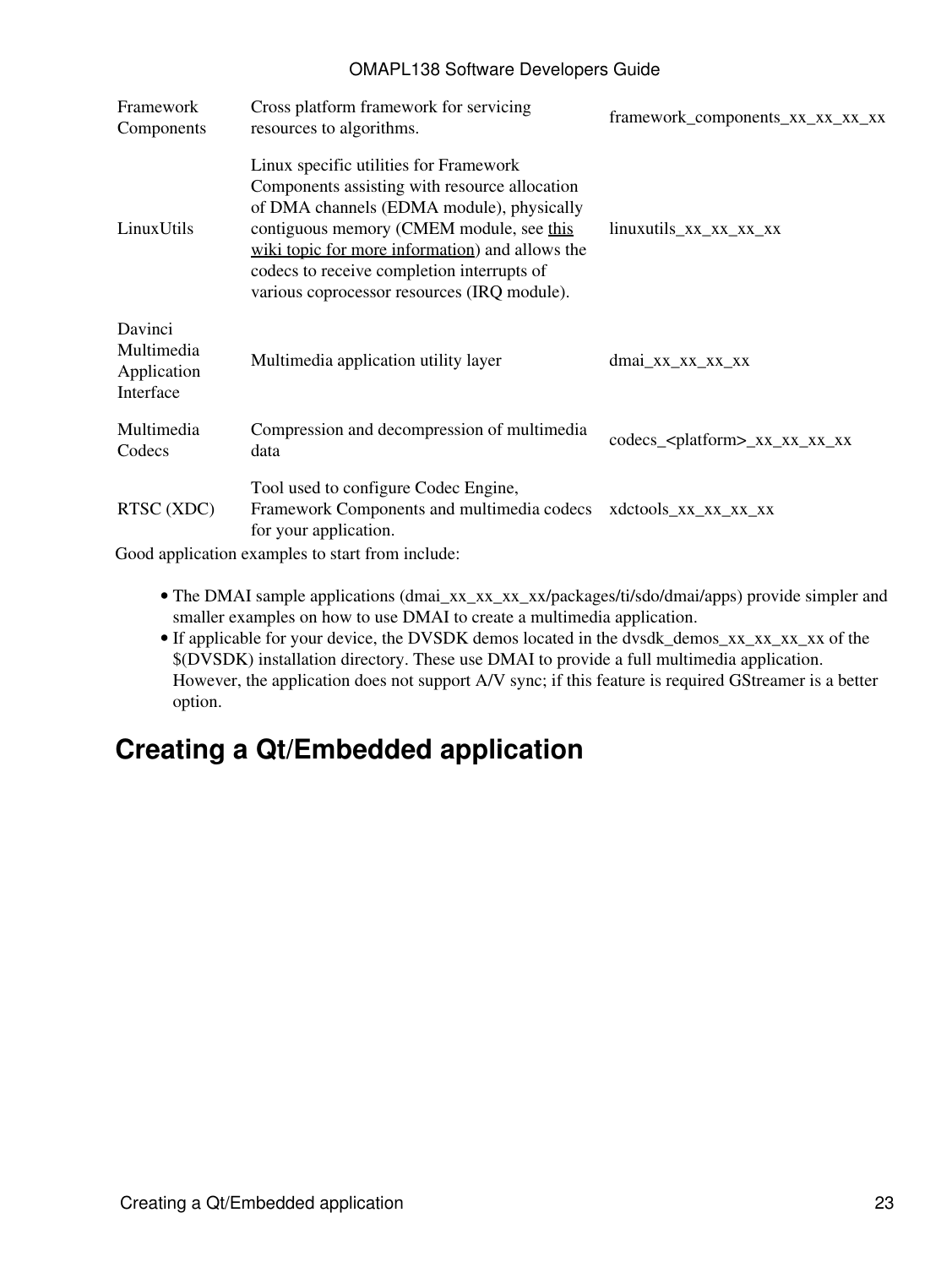

**Overview of a Qt/Embedded application component usage**

Qt/Embedded is a Graphical User Interface toolkit for rendering graphics to the Linux framebuffer device, and is included in this kit. The base Qt toolkit on the other hand renders the graphics to the X11 graphical user interface instead of to the basic framebuffer.

In addition to the components used for the basic Linux app, these are used (and the rest is greyed out in the diagram above):

### **Component Purpose in this application Location Location in the DVSDK** Qt/Embedded Provides a Graphical User Interface linux-devkit/arm-arago-linux-gnueabi/usr/lib/libQt\*

See the [Qt Reference Documentation](http://doc.trolltech.com/4.6/index.html) on various API's and its usages. You can also download some Qt/e

example applications from **Qt Examples** web page.

# **Compiling an application**

DVSDK Linux development kit includes the Qt/Emebedded host tools and development header and libraries.

**1.** First, configure your cross compilation environment #Setting up cross compilation environment.

**2.** Next, follow the typical Qt/e recommended method for cross compiling your application on host.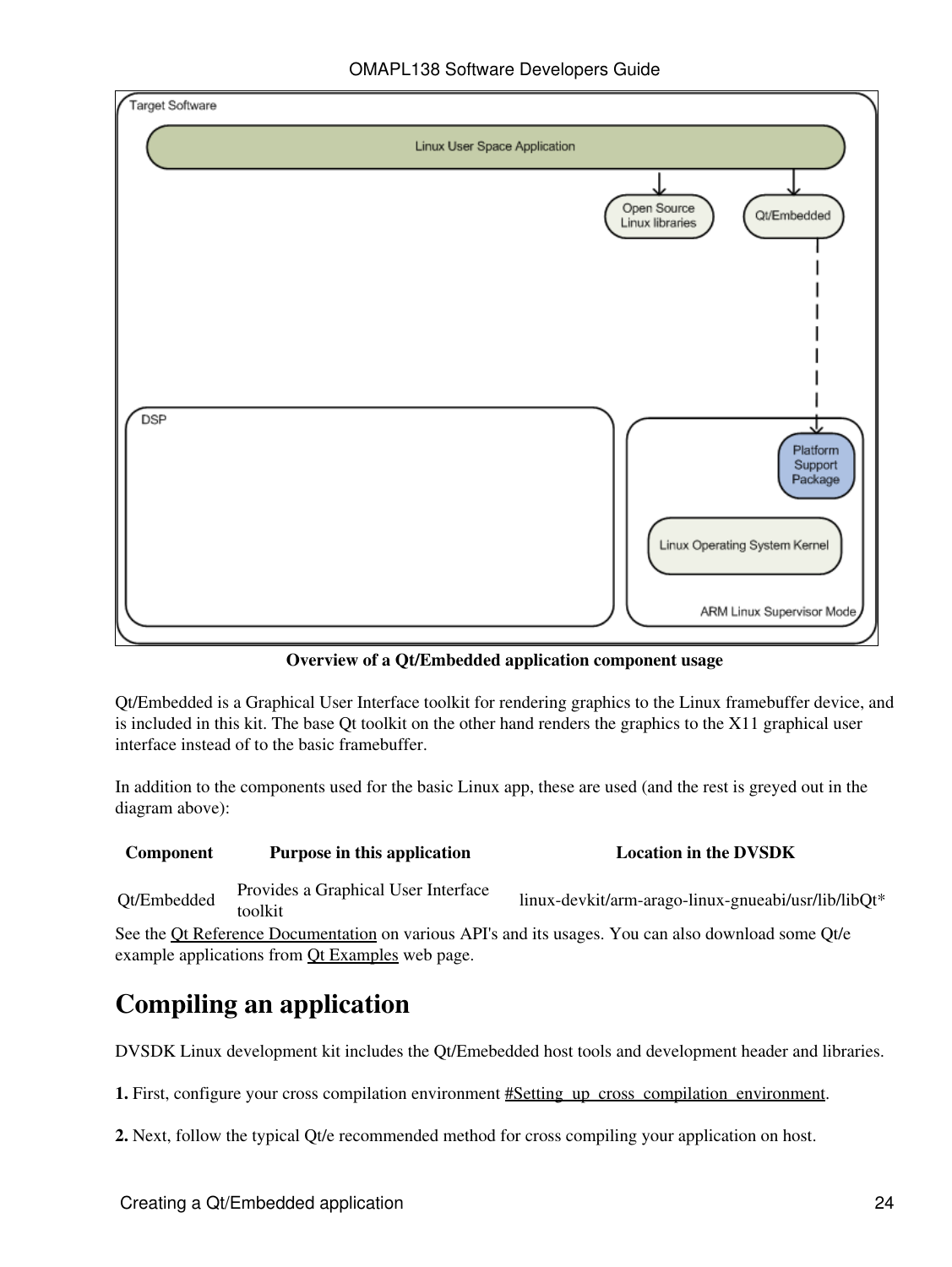```
host $ cd <directory where your application is>
host $ qmake -project
host $ qmake
host $ make
```
## <span id="page-24-0"></span>**Creating a GStreamer application**



**Overview of a GStreamer application component usage**

GStreamer is an open source multimedia framework which allows you to construct pipelines of connected plugins to process multimedia content. There is a plugin which accelerates multimedia using DMAI and Codec Engine.

Compared to creating an application directly on top of DMAI you get the advantage of A/V sync and access to many useful open source plugins which e.g. allows you to demux avi-files or mp4-files. The downside is increased complexity and overhead.

In addition to the components used for the DMAI app, these are used (and the rest is greyed out in the diagram above):

| <b>Component</b> | Purpose in this application | <b>Location in the DVSDK</b>                 |
|------------------|-----------------------------|----------------------------------------------|
| <b>GStreamer</b> | Multimedia Framework        | linux-devkit/arm-arago-linux-gnueabi/usr/lib |
|                  |                             |                                              |

To construct your own pipelines there are examples of how to use the open source plugins in various places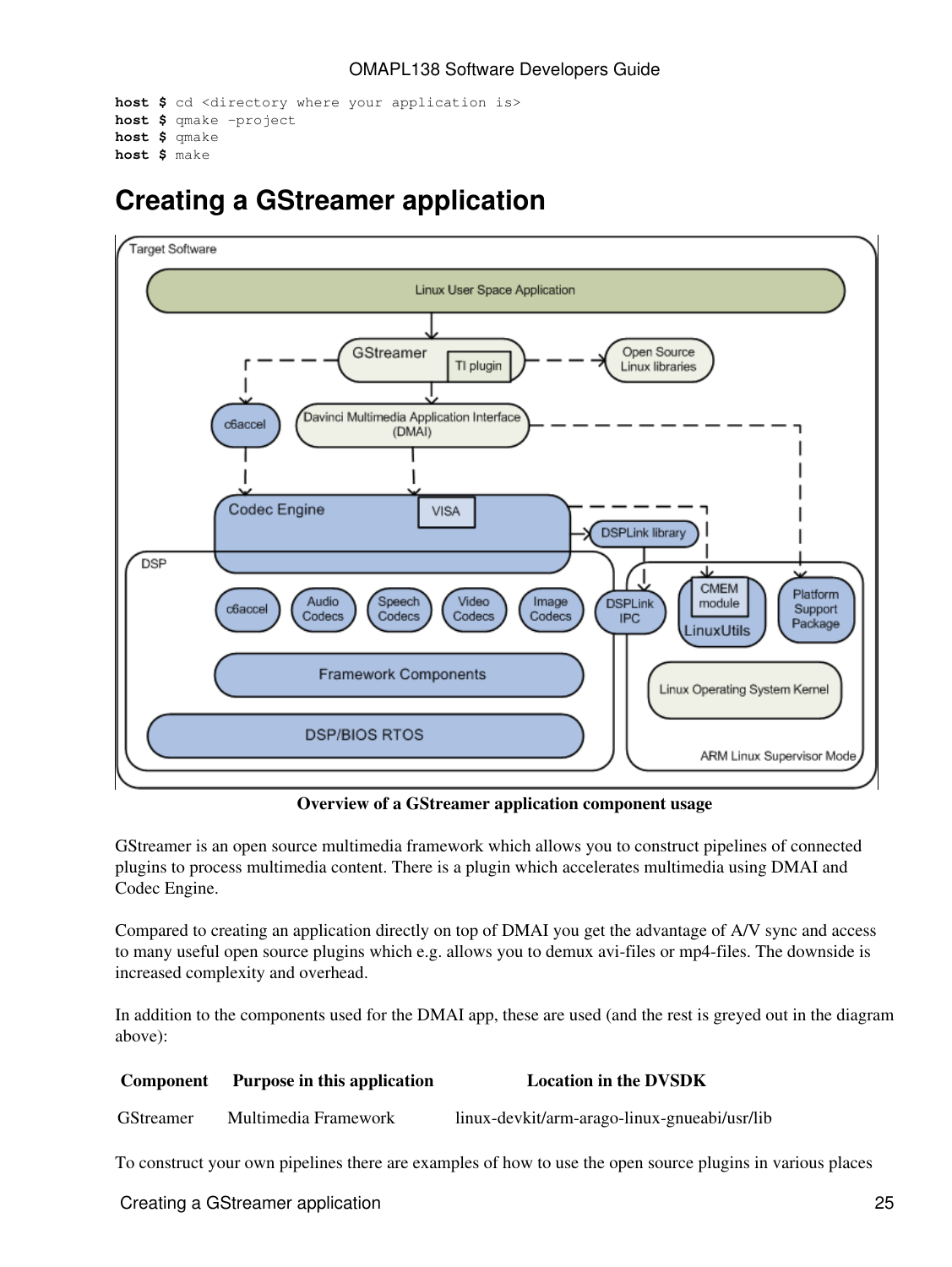on the web including the GStreamer homepage. And to learn more about GStreamer-ti plugin architecture watch this [online video](http://software-dl.ti.com/sdo/sdo_apps_public_sw/GStreamer_On_TI/FLV1/GStreamer_On_TI.htm) and visit [gstreamer.ti.com](http://gstreamer.ti.com).

See the [GStreamer Application Development Manual](http://www.gstreamer.net/data/doc/gstreamer/head/manual/html/index.html) and the [GStreamer 0.10 Core Reference Manual](http://gstreamer.freedesktop.org/data/doc/gstreamer/head/gstreamer/html) on how to write GStreamer applications.

### **Compiling an application**

DVSDK Linux development kit includes the GStreamer development header files, libraries and package configs.

**1.** First, configure your cross compilation environment  $\#$ Setting up cross compilation environment

**2.** Next, follow the typical GStreamer recommended method for compiling your application. e.g.

```
host $ cd <directory where your application is>
host $ gcc -o decode decode.c `pkg-config --libs --cflags gstreamer-0.10`
```
## <span id="page-25-0"></span>**Additional Procedures**

### <span id="page-25-1"></span>**Setting up cross compilation environment**

To enable your application development, DVSDK comes with linux-devkit which contains package header, libraries and other package dependent information needed during development. Execute the following commands to configure your cross compilation environment

**host \$** source \${DVSDK}/linux-devkit/environment-setup

The above command will export cross compilation specific environment variables.

You will notice that the command will add **[linux-devkit]** to your bash prompt to indicate that you have exported the required cross compiler variables.

### <span id="page-25-2"></span>**Rebuilding the DVSDK components**

The DVSDK has provided a top level Makefile to allow the re-building of the various components within the DVSDK.

**Note:** The DVSDK component build environment is self contained and doesn't require the #Setting up cross compilation environment thus should be avoided to prevent possible build failures.

Rebuild the DVSDK components by first entering the DVSDK directory using:

**host \$** cd \${DVSDK}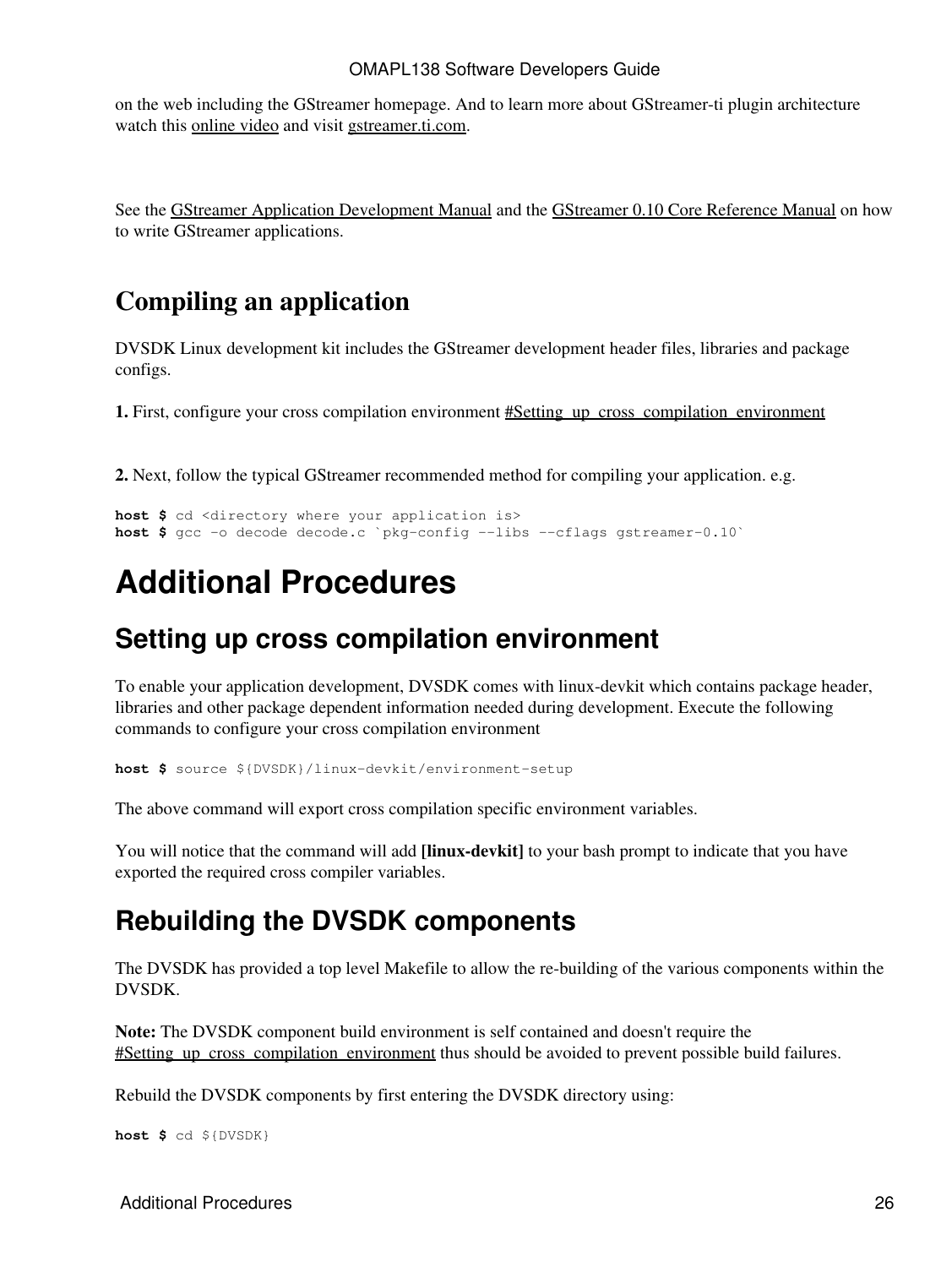The DVSDK makefile has a number of build targets which allows you to rebuild the DVSDK components. For a complete list execute:

**host \$** make help

Some of the components delivered in the DVSDK are not pre-built. The provided 'make clean' & 'make components' build targets are designed to clean and build all components (e.g. Linux Kernel, U-boot, CMEM, DMAI, etc.) for which a build is compulsory to begin application development. These components must first be cleaned and then rebuilt by the user before the user attempts to rebuild anything else. To do this, simply run

**host \$** make clean **host \$** make components

After that, each of the build targets listed by 'make help' can then be executed using:

**host \$** make <target>\_clean **host \$** make <target> **host \$** sudo make <target>\_install

In order to install the resulting binaries on your target, execute one of the "install" targets using "sudo" privileges. Where the binaries are copied is controlled by the EXEC\_DIR variable in \${DVSDK}/Rules.make. This variable is set up to point to your NFS mounted target file system when you executed the DVSDK setup (setup.sh) script, but can be manually changed to fit your needs.

You can remove all components (including demos and examples) generated files at any time using:

**host \$** make clean

And you can rebuild all components and demos/examples using:

**host \$** make all

You can then install all the resulting target files using:

**host \$** sudo make install

**Note: By default make install will override existing files and this can be controlled via modifying EXEC\_DIR variable in Rules.make file.**

**Note: Booting newly build kernel requires you to run "depmod -a" command on target to regenerate new module dependencies for modprobe to work properly.**

### <span id="page-26-0"></span>**Creating your own Linux kernel image**

The pre-built Linux kernel image (uImage) provided with the DVSDK is compiled with a default configuration. You may want to change this configuration for your application, or even alter the kernel source itself. This section shows you how to recompile the Linux kernel provided with the DVSDK, and shows you how to boot it instead of the default Linux kernel image.

**1.** If you haven't already done so, follow the instructions in  $\#$ Setting\_up\_the\_DVSDK to setup your build environment.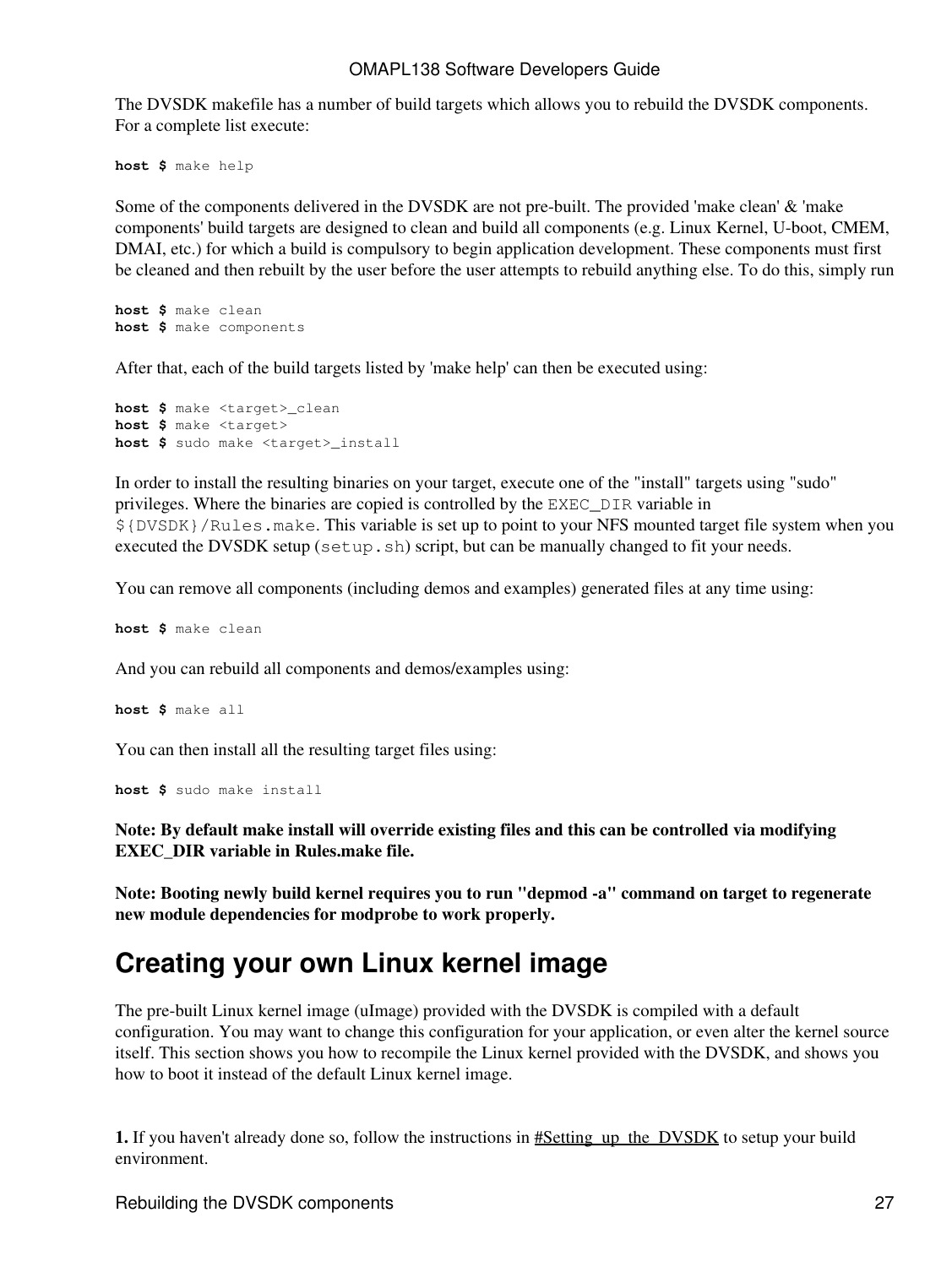**2.** Recompile the kernel provided with the DVSDK by executing the following:

```
host $ cd ${DVSDK}
host $ make linux_clean
host $ make linux
host $ sudo make linux_install
```
**3.** You will need a way for the boot loader (u-boot) to be able to reach your new uImage. TFTP server has been setup in the [#Setting\\_up\\_the\\_DVSDK](#page-1-2) section.

**4.** Copy your new uImage from the EXEC DIR specified in the file  $\frac{1}{2}$ [DVSDK}/Rules.make to the tftpserver:

**host \$** cp \${HOME}/targetfs/boot/uImage /tftpboot/new\_uImage

**5.** Run the u-boot script and follow the instructions. Select TFTP as your Linux kernel location and the file 'new\_uImage' as your kernel image.

**host \$** \${DVSDK}/bin/setup-uboot-env.sh

**6.** Note that when you change your kernel, it is important to rebuild all the kernel modules supplied by the DVSDK sub-components. You can find a list of these modules under the directory /lib/modules/<kernel-version>/kernel/drivers/dsp/ (replace *<kernel-version>* with the version of the kernel applicable to your platform)

**host \$** ls \${HOME}/targetfs/lib/modules/<kernel-version>/kernel/drivers/dsp/

For each module that you see listed, you should go back to the host, rebuild it, and replace the file with the one from your EXEC\_DIR. E.g. for cmemk.ko

```
host $ cd ${DVSDK}
host $ make cmem_clean
host $ make cmem
host $ sudo make cmem_install
```
You can also opt to re-build all the TI provided kernel modules (CMEM, etc.) and examples applications including the Linux kernel modules by issuing a **make all**. Then running the **make install** as described in the #Rebuilding the DVSDK components.

**8.** After updating all modules, start minicom or Tera Term and power-cycle the board. The new kernel will now be loaded over TFTP from your Linux host.

**9.** Re-generate the kernel module dependency file on target by running the below command.

```
target $ depmod -a
```
### <span id="page-27-0"></span>**Setting up Tera Term**

Tera Term is a commonly used terminal program on Windows. If you prefer to use it instead of Minicom, you can follow these steps to set it up.

**1.** Download Tera Term from [this location](http://hp.vector.co.jp/authors/VA002416/ttermp23.zip), and start the application.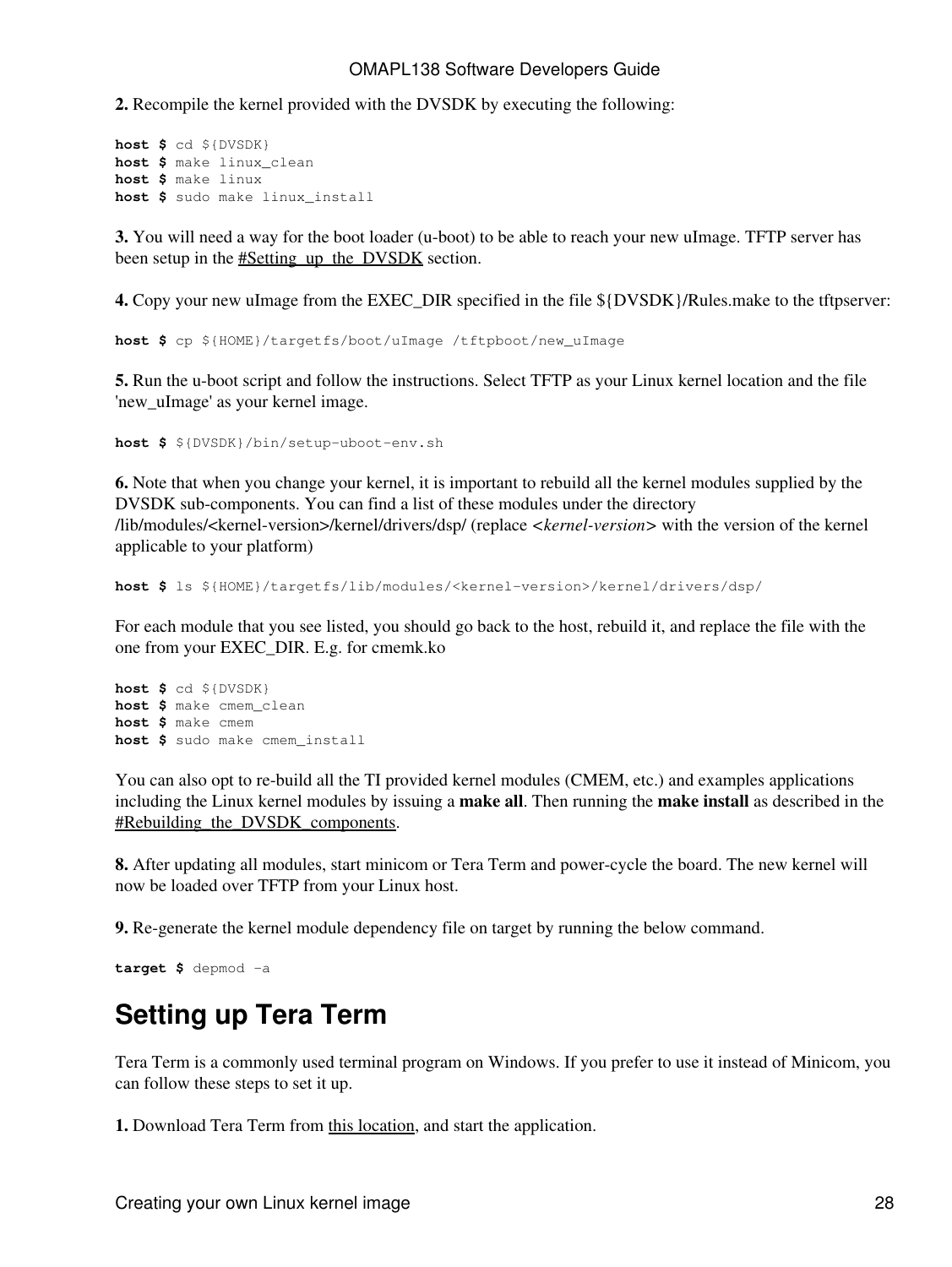**2.** In the menu select *Setup->General...* and set:

Default port: COM1

**3.** In the menu select *Setup->Serial Port...* and set the following:

Port: COM1 Baud rate: 115200 Data: 8 bits Parity: none Stop: 1 bit Flow control: none

## <span id="page-28-0"></span>**Flashing boot loader using serial flash utility**

Follow the below instructions to flash ubl binaries on the OMAP-L138 EVM from a Windows PC.

**1.** Power OFF the OMAP-L138 EVM.

**2.** Connect the RS232 serial cable from the host Windows PC to the OMAP-L138 EVM.

**3.** Set the boot pins to UART2 boot mode. This is done by setting switch S7 on the OMAP-L138 EVM according to the following table:

| Pin#                                                           |  |  |  |  |
|----------------------------------------------------------------|--|--|--|--|
| Position    OFF    OFF    OFF    OFF    OFF    OFF    ON    ON |  |  |  |  |

**4.** Copy these files from DVSDK installation directory to your host Windows PC directory of choice:

- \${DVSDK}/psp/board-utilities/serialflasher/sfh\_OMAP-L138.exe
- \${DVSDK}/psp/board-utilities/images/boot-strap/arm-mmcsd-ais.bin

Optional

• \${DVSDK}/psp/prebuilt-images/u-boot-da850-omapl138-evm.bin

**NOTE**: The serial flash utility must be run from the command line under Windows with the Microsoft .NET Framework 4 installed. You can download it from [here](http://msdn.microsoft.com/en-us/netframework/aa569263.aspx)

**5.** Open a command prompt on the host Windows PC and run the following flashing utility that was copied, as follows:

**sfh\_OMAP-L138.exe -flash\_noubl -p COM1 arm-mmcsd-ais.bin**

**NOTE**: If you want to flash both ubl and u-boot in SPI flash then use: **sfh\_OMAP-L138.exe -flash -p COM1 arm-mmcsd-ais.bin u-boot-da850-omapl138-evm.bin**

**6.** When asked, power ON the OMAP-L138 EVM.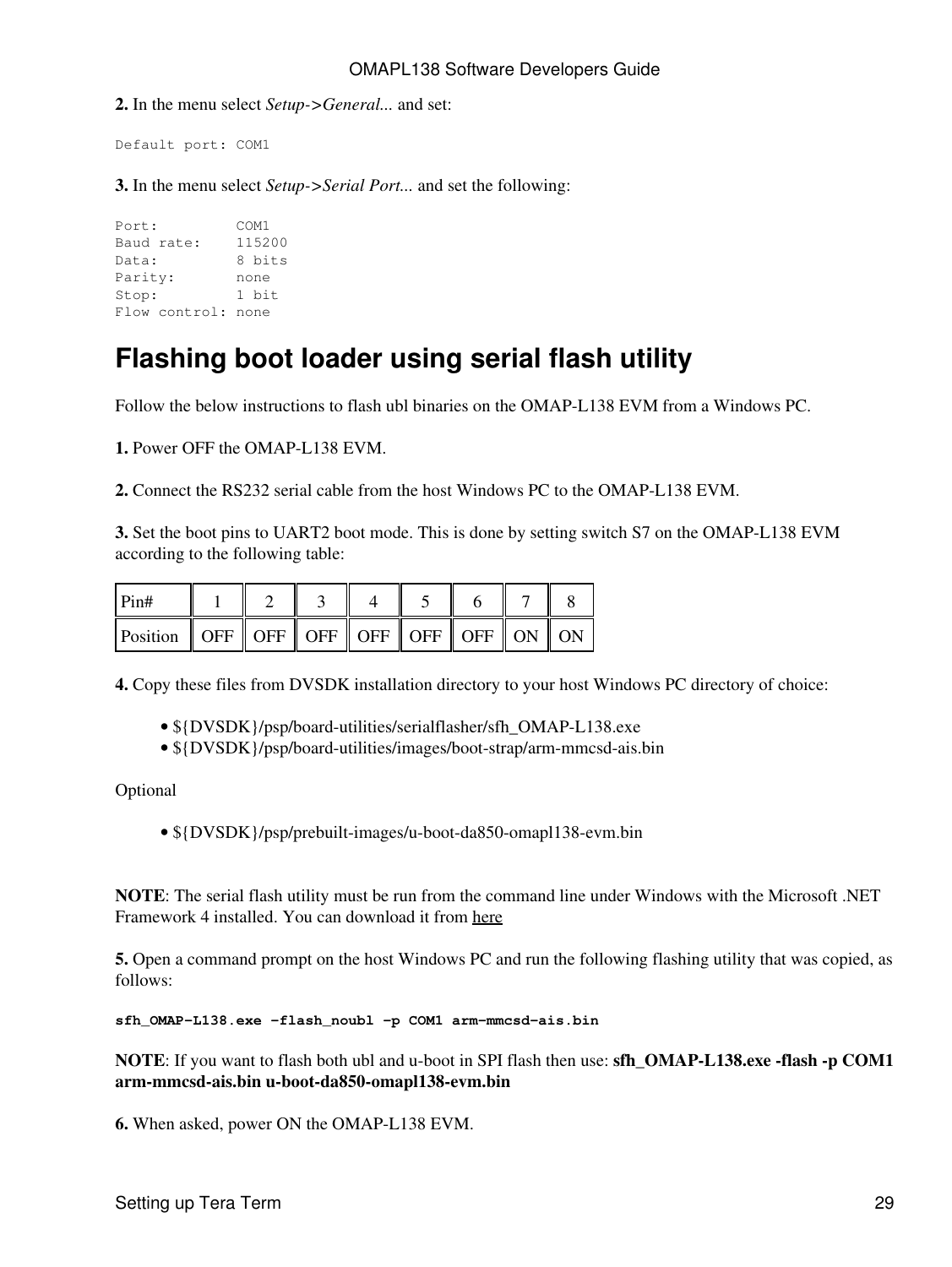**7.** After the UBL file have been flashed, power OFF the EVM. Restore S7 back to normal (SPI boot) mode and power ON the EVM. This is done by setting switch S7 on the OMAP-L138 EVM according to the following table:

| Pin#                                                                                                                                                                                                                       |  |  |  |  |
|----------------------------------------------------------------------------------------------------------------------------------------------------------------------------------------------------------------------------|--|--|--|--|
| Position    OFF    OFF    OFF    OFF    OFF    OFF    OFF    OFF    OFF    OFF    OFF    OFF    OFF    OFF    OFF    OFF    OFF    OFF    OFF    OFF    OFF    OFF    OFF    OFF    OFF    OFF    OFF    OFF    OFF    OFF |  |  |  |  |

### <span id="page-29-0"></span>**How to copy the kernel image to SPI Flash**

The documented process uses TFTP to load the kernel image onto SDRAM and save to SPI flash. The chart shows the SPI flash partitions

| <b>Address Range</b>      | <b>Size</b> | <b>Usage</b>                     |
|---------------------------|-------------|----------------------------------|
| 0x000000 to 0x03FFFF      | 256K uboot  |                                  |
| 0x040000 to 0x07FFFF      |             | 256K uboot environment variables |
| $0x080000$ to $0xA7$ FFFF | 2.5M        | <b>kernel</b>                    |
| 0xA80000 to 0x7FFFFF      | I5M         |                                  |

The steps assumes that you have already flashed bootloaders (uboot,ubl) as described in [#Flashing boot loader](#page-28-0) [using serial flash utility,](#page-28-0) and that you have run the *setup.sh'* script to boot the kernel from TFTP and filesystem from NFS.

**1.** Start minicom or Tera Term and power ON the board. Press any key to stop the boot process.

**2.** At the u-boot prompt execute the following commands:

```
u-boot :> dhcp
u-boot :> tftpboot 0xC0700000 ${bootfile}
u-boot :> sf probe 0
u-boot :> sf erase 0x080000 0x280000
u-boot :> sf write 0xC0700000 0x080000 0x280000
```
**3.** Re-run the u-boot script and follow the instructions, but this time select that your Linux kernel is in flash.

**host \$** \${DVSDK}/bin/setup-uboot-env.sh

**Note!** If you have built your own Linux kernel image as described in [#Creating your own Linux kernel image,](#page-26-0) copy the resulting image to the tftp root directory and run the setup-uboot-env.sh (as indicated above):

**host \$** cp \${HOME}/targetfs/home/root/omapl138/boot/uImage /tftpboot/uImage-mynewimage

When you run the setup script the first time as per the instructions above, make sure you select the new uImage file instead of the default one.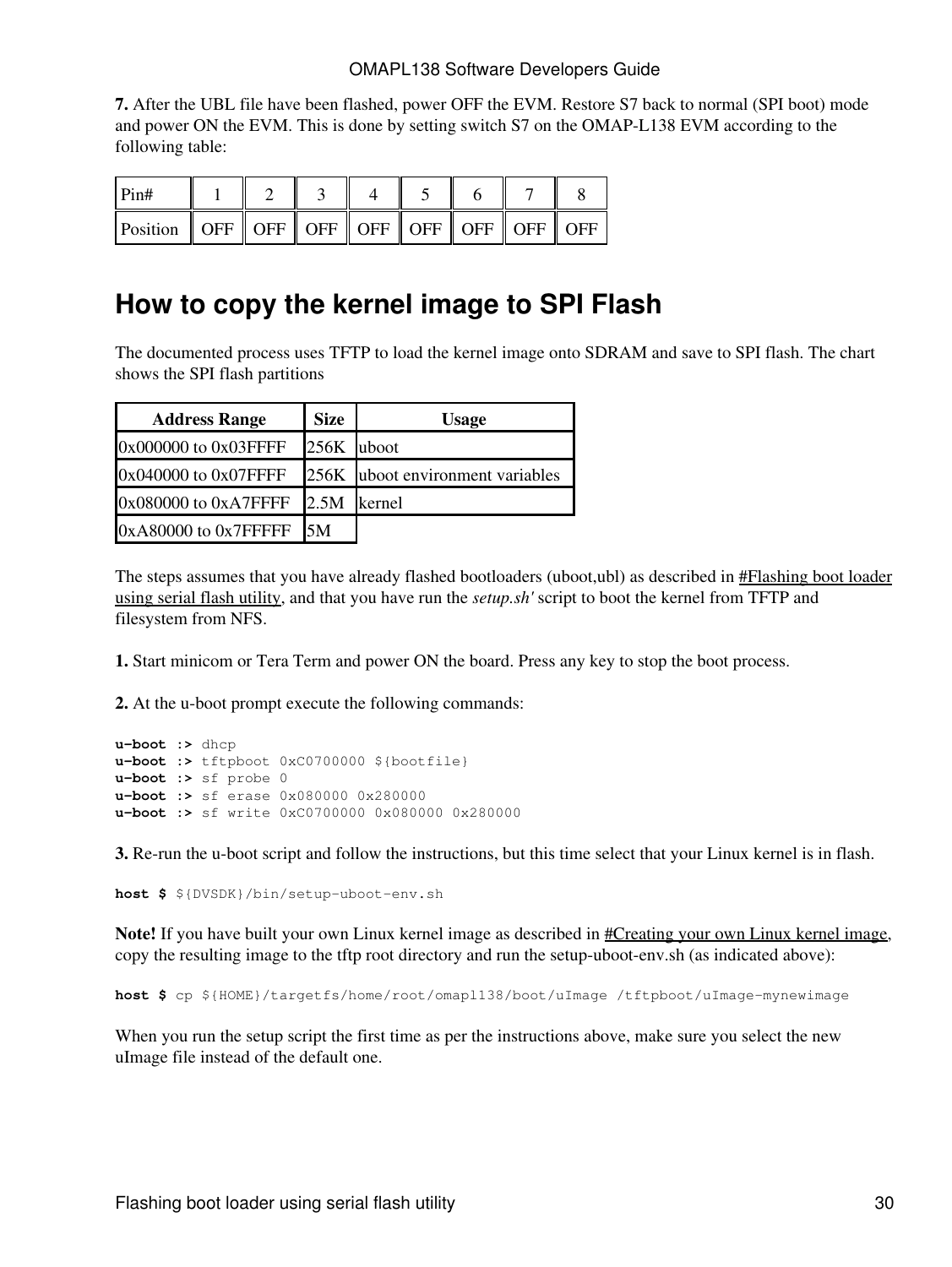### <span id="page-30-0"></span>**Integrating a new Codec in the OMAPL138 DVSDK**

There are codecs available on the C64x+ Codec Page which are not included in the DVSDK because they require additional licenses. In order to use these codecs in the DVSDK environment they must be integrated in the OMAP-L138 Codec Server. The following steps describe how to integrate a new codec into the OMAP-L138 Codec Server package. The MP3 Decoder is used as an example but the information applies to any codec.

NOTE: That xx\_xx\_xx\_xx should corresponded to the specific version associated with your DVSDK installation.

**1.** Download the MP3 Decoder package from the Linux Download section located on the [C64x+ Audio](http://software-dl.ti.com/dsps/dsps_public_sw/codecs/C64XPlus_Audio/index_FDS.html) [Codecs Page](http://software-dl.ti.com/dsps/dsps_public_sw/codecs/C64XPlus_Audio/index_FDS.html) and install it.

**host \$** ./c64xplus\_mp3dec\_x\_xx\_xxx\_production.bin

**2.** Extract the tar file from the directory the MP3 codec was installed.

**host \$** tar -xf c64xplus\_mp3dec\_x\_xx\_xxx\_production.tar

**3.** Make a copy of the OMAP-L138 codec server folder  $\frac{1}{2}$  (DVSDK) / codecs-omap1138 x xx xx xx and rename it:

```
host $ cd $(DVSDK)
host $ cp -r codecs-omapl138_xx_xx_xx_xx codecs-omapl138_x_xx_xx_xx_test
```
**4.** Update in top level Rules.make file to point to the directory of the newly copied codec folder:

**host \$** gedit Rules.make

**5.** Modify to following lines in the Rules.make as shown in *italics* below:

```
# Where the codecs are installed.
# CODEC_INSTALL_DIR=$(SDK_INSTALL_DIR)/codecs-omapl138_x_xx_xx_xx
CODEC_INSTALL_DIR=$(SDK_INSTALL_DIR)/codecs-omapl138_x_xx_xx_xx_test
```
**6.** Save and exit editor.

**7.** Copy the folder mp3dec directory from the MP3 codec directory to the DVSDK codecs folder previously created:

```
host $ cp -r \backslashc64xplus_mp3dec_x_xx_xxx_production/packages/ti/sdo/codecs/mp3dec \
$(DVSDK)/codecs-omapl138_x_xx_xx_xx_test/packages/ti/sdo/codecs/.
```
**8.** A few files need to be update that were copied from the MP3 codec package so that a new codec server can be built for the C674 target:

• Replace the content of \$(DVSDK)/codecs-omapl138\_x\_xx\_xx\_xx\_test/packages/ti/sdo/codecs/mp3dec/package.xs with the following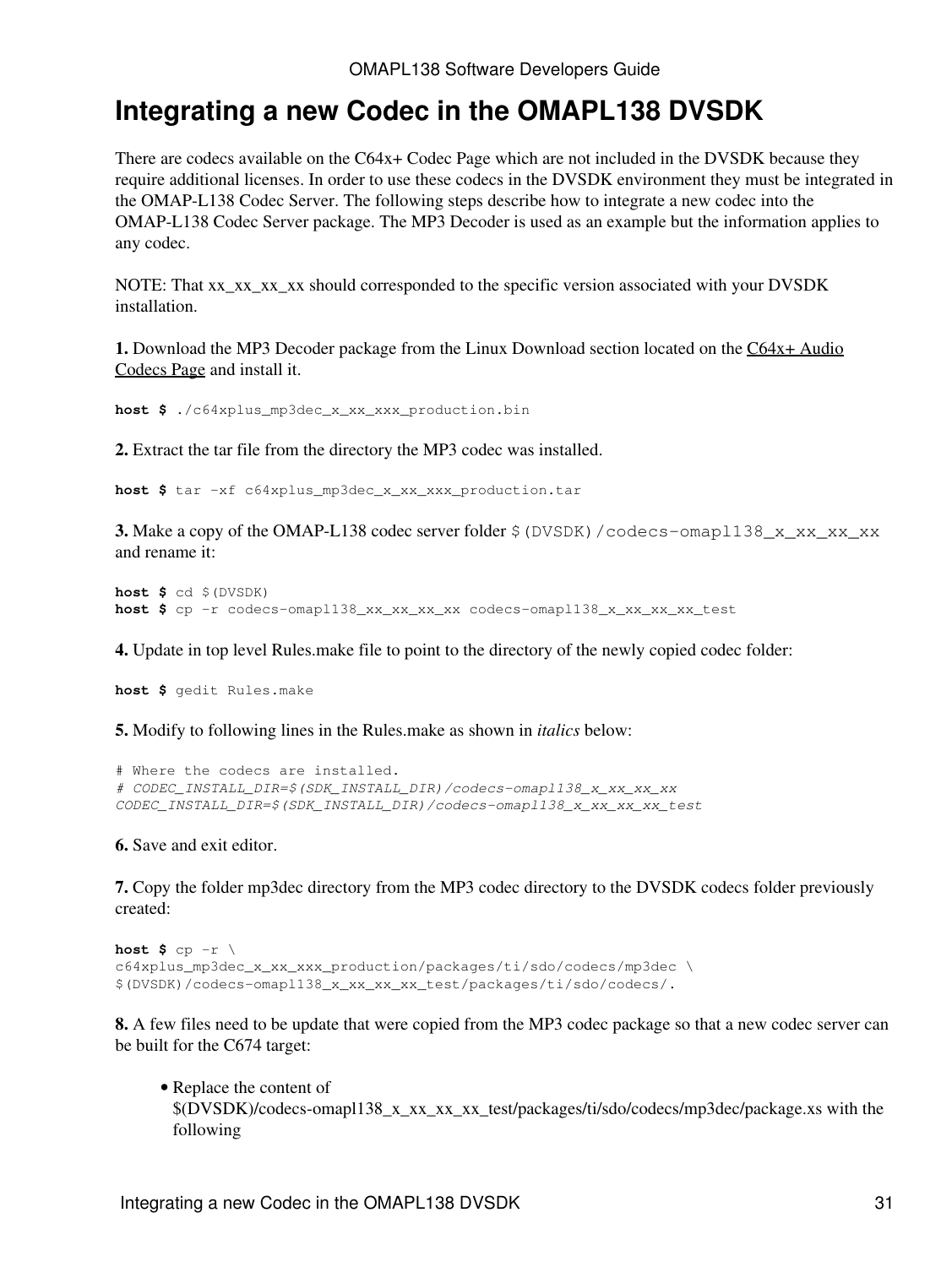```
/*
 * ======== package.xs ========
  *
 */
/*
  * ======== getLibs ========
  */
function getLibs(prog)
{
     var lib = null;
    if (prog.build.target.isa == |(prog.build.target.isa == "674")| if ( this.MP3DEC.watermark == false ) {
                lib = "lib/mp3dec\_tii_111213.164P"; }
         else {
                 lib = null;
         }
        print(" will link with " + this. $name + ":" + lib);
     }
     return (lib);
}
/*
  * ======== getSects ========
 */
function getSects()
{
     var template = null;
    if (Program.build.target.isa == |(P)P - P \geq 64P|| | Program.build.target.isa == |(P)P - P \geq 674|| template = "ti/sdo/codecs/mp3dec/link.xdt";
     }
     return (template);
}
     • Replace the content of
       $(DVSDK)/codecs-omapl138_x_xx_xx_xx_test/packages/ti/sdo/codecs/mp3dec/ce/package.xs with
       the following
/*
  * ======== package.xs ========
  *
  */
function getLibs(prog)
{
     var lib = null;
    if (prog.build.target.isa == |(prog.build.target.isa == "674")| lib = "lib/mp3auddecskel.a" + prog.build.target.isa;
        print(" will link with " + this. $name + ":" + lib);
     }
```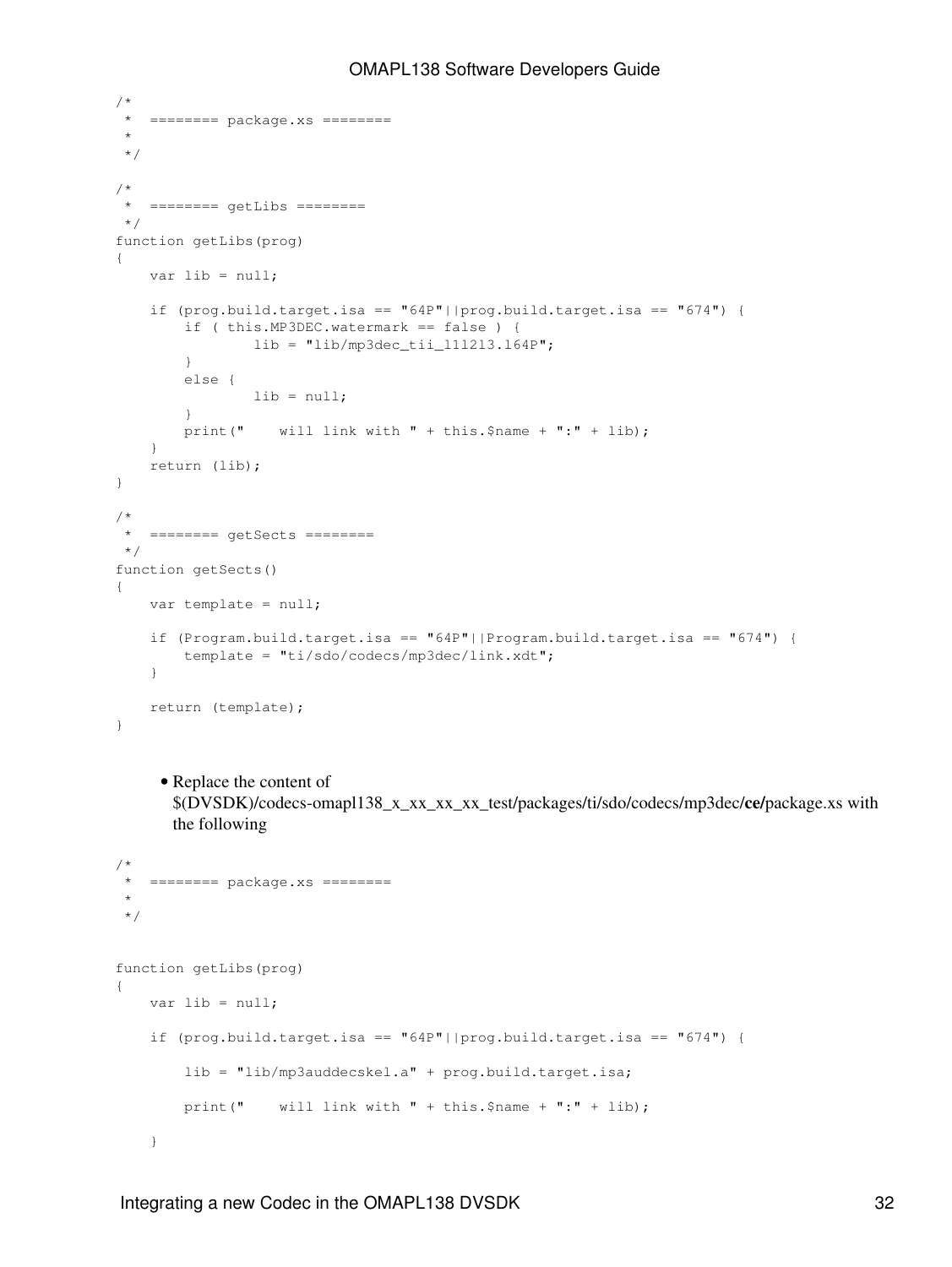```
 return (lib);
```
}

• Replace the content of

\$(DVSDK)/codecs-omapl138\_x\_xx\_xx\_xx\_test/packages/ti/sdo/codecs/mp3dec/**ce/**package.bld with the following

```
/*
  * ======== package.bld ========
 */
Pkg.attrs.exportAll = true;
var SRCS = ["src/auddec1_skel.c", ];
for (var i = 0; i < Build.targets.length; i++) {
     var targ = Build.targets[i];
    if (targ.name == "C64P"||targ.name == "C674") {
         Pkg.addLibrary("lib/mp3auddecskel", targ, {
         }).addObjects(SRCS);
    }
}
```
**9.** Build the codecs package by running "make codecs\_clean" followed by "make codecs" in the  $\text{\$(DVSDK)}$ folder. All the codec packages must be built in order for the Codec Engine GenServer Wizard to recognize them. If "make components" hasn't been previously executed as described in the #Rebuilding the DVSDK components section, do so before running the next commands.

```
host $ cd $(DVSDK)
host $ make codecs_clean
host $ make codecs
```
**10.** The Codec Engine GenServer Wizard is a tool that is used to generate server packages. For information on GenServer Wizard go to [The Codec Engine GenServer Wizard FAQ](http://processors.wiki.ti.com/index.php/Codec_Engine_GenServer_Wizard_FAQ)

To Launch the server wizard:

**host \$** cd \$(DVSDK)/codecs\_omapl138\_x\_xx\_xx\_xx\_test/ **host \$** make -f Makefile.ce.genserver

**11.** From the wizard GUI open the file (File -> Open) codecs-omapl138\_x\_xx\_xx\_xx\_test/ti\_sdo\_server\_cs\_wizard.svrwiz. This file includes the configuration of the original OMAP-L138 codec server.

**12.** Set the Server Package Name: **ti.sdo.server.cs**

**13.** Set the Destination Directory: **\$(DVSDK)/codecs-omapl138\_x\_xx\_xx\_xx\_test/packages**

**14.** Set C6000 TI cgtools Directory to: **\$(DVSDK)/cgt6x\_x\_x\_xx**

**15.** The Search Path must be modified to pick up the correct codec packages and dependent components. Click on **Set Search Path** button and remove all the existing paths. Now add the following: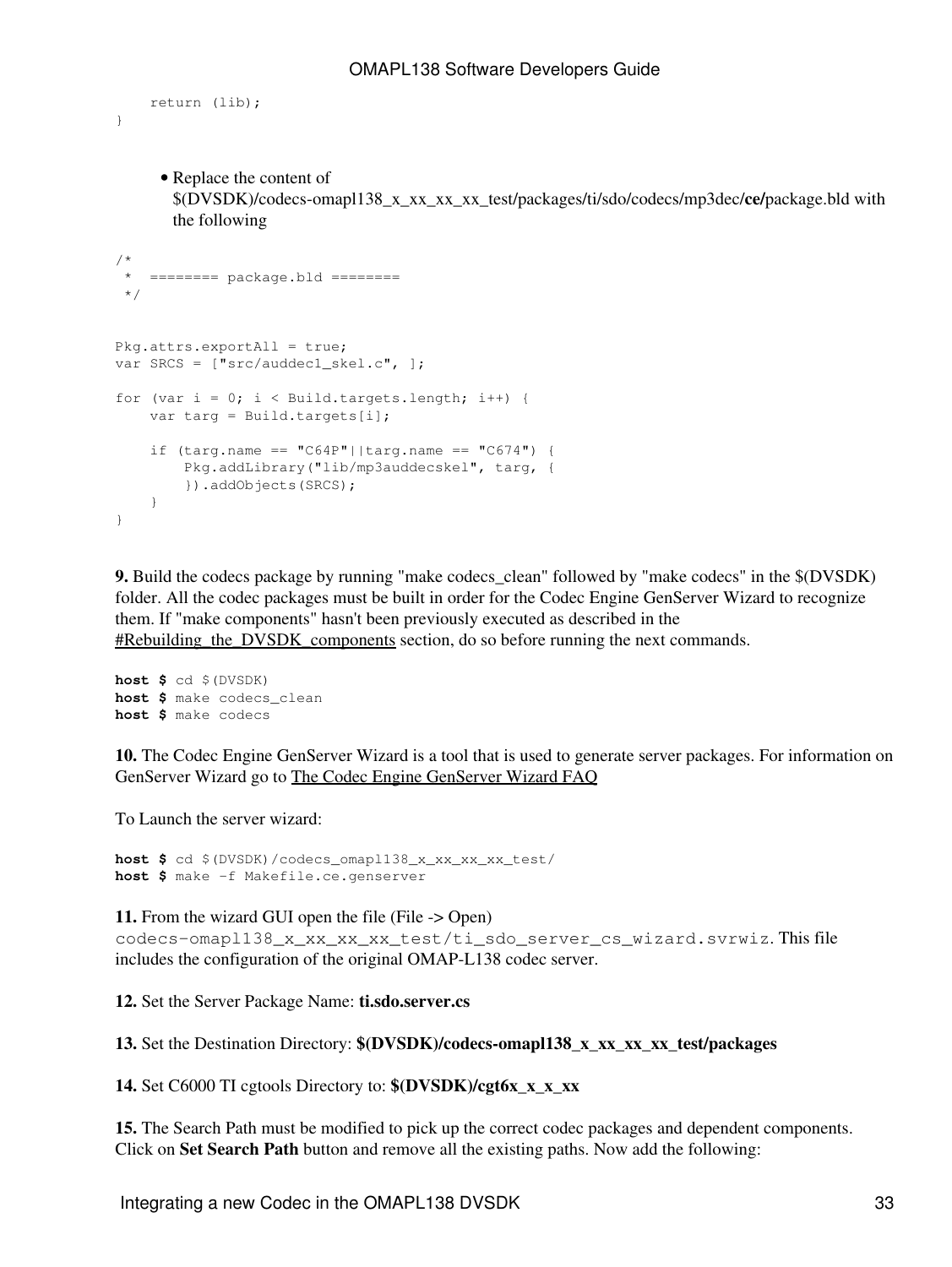- $(DVSDK)/c6$ accel x xx xx xx/soc/packages
- \$(DVSDK)/codecs\_omapl138\_x\_xx\_xx\_xx\_test/packages
- \$(DVSDK)/codec-engine\_x\_xx\_xx\_xx/packages
- $(DVSDK)/x$ dais x xx xx xx/packages
- $O(VSDK)/$ framework-components x xx xx xx/packages

**16.** Refresh Codec list, MP3DEC should now be in the codec list. If MP3DEC is not in the list make sure that the Search Path to the codec packages has been updated properly in the previous step. Select all the codecs

**17.** Uncheck "Generate CCS Eclipse project" and Check "Don't check for building dependencies .."

**18.** Select Next and then Finish.

**19.** Select "Yes" to save the values entered in a new configuration file. Set the file name to:

ti\_sdo\_server\_cs\_wizard\_test.svrwiz

Set the Save folder in to:  $\langle (DVSDK)/codecs\)$  omapl138 x xx xx xx test

#### **20.** Replace to following files from

```
$(DVSDK)/codecs_omapl138_x_xx_xx_xx_test/packages/ti/sdo/server/cs/package.bld,
codec.cfg, server.cfg, server.tcf by copying them from the original Codec Server directory
$(DVSDK)/codecs_omapl138_x_xx_xx_xx/packages/ti/sdo/server/cs
```
**21.** Add the following to the codec.cfg file copied above:

```
var MP3DEC = xdc.useModule('ti.sdo.codecs.mp3dec.ce.MP3DEC');
    MP3DEC.serverFxns = "MP3DEC_INBUFCACHEFLUSH";
    MP3DEC.stubFxns = "AUDDEC1_STUBS";
    MP3DEC.alg.watermark = false;
    MP3DEC.alg.codeSection = codeSection;
    MP3DEC.alg.udataSection = udataSection;
    MP3DEC.alg.dataSection = dataSection;
```
Add the following to codec.cfg in the Server.algs array:

```
 {name: "mp3dec", mod: MP3DEC , threadAttrs: {
   stackMemId: 0, priority: Server.MINPRI + 3},
    groupId : 2,
 },
```
**22.** Remove config.bld from the server/cs directory

**23.** Build the codec server package by running "make codecs" from the top on the \$(DVSDK) directory.

**host \$** cd \$(DVSDK) **host \$** make codecs

**24.** Test the new server with one of the DMAI sample apps.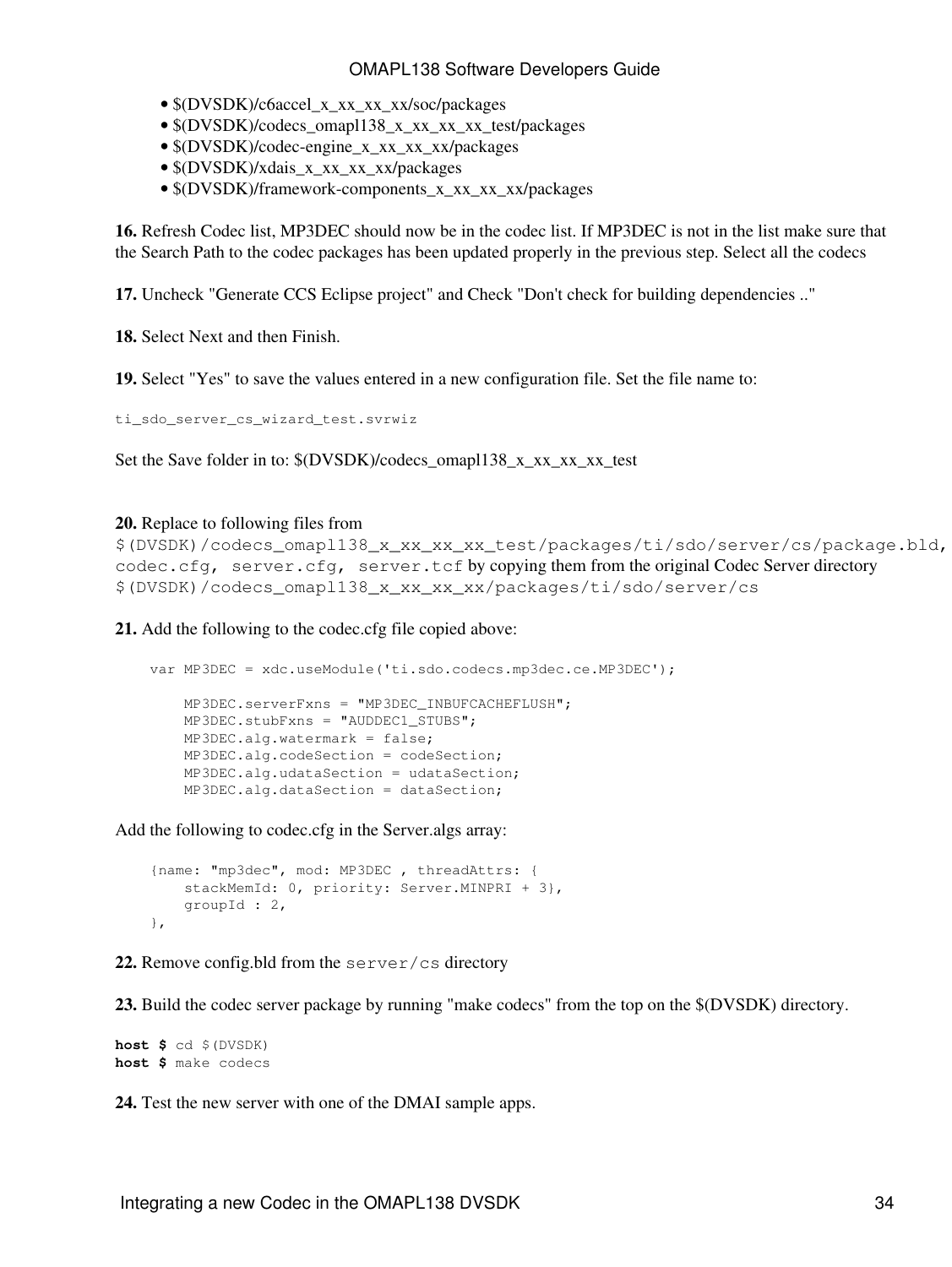### <span id="page-34-0"></span>**How to create an SD card**

This section describes how to create an SD card for the filesystem and has been tested with a 4GB SD card. It is useful if you have downloaded the DVSDK from the web and want to recreate the SD card image provided in the box, or if your existing SD card has been corrupted.

**1.** Make sure you have flashed the UBL bootloaders as described in [#Flashing boot loader using serial flash](#page-28-0) [utility](#page-28-0).

**2.** Plug an SD card on Linux host machine.

**3.** Run dmesg command to check the device node. Triple check this to ensure you do not damage your HDD contents!

```
host $ dmesg
    [14365.272631] sd 6:0:0:1: [sdc] 3862528 512-byte logical blocks: (1.97 GB/1.84 GiB)
    [14365.310602] sd 6:0:0:1: [sdc] Assuming drive cache: write through
    [14365.325542] sd 6:0:0:1: [sdc] Assuming drive cache: write through
    [14365.325571] sdc: sdc1 sdc2
```
In this example, SD card is detected on /dev/sdc.

**4.** Run mksdboot script installed in DVSDK as show below using the correct device detected for the SD card above

```
host $ sudo ${DVSDK}/bin/mksdboot.sh --device /dev/sdc --sdk ${DVSDK}
```
Wait for script to complete. On successful completion, remove the SD card from the host PC.

NOTE: When creating a bootable SD card, the mksdboot script uses the pre-built root filesystem, kernel and bootloader images provided in the DVSDK installation

**5.** The DVSDK comes with a script for setting up u-boot to boot the filesystem and the Linux kernel from SD card. Enter the DVSDK directory and execute:

**host \$** \${DVSDK}/bin/setup-uboot-env.sh

Follow the instructions (accept the defaults for host ip address and filesystem directory) and choose SD card for both Linux kernel and filesystem location. Make sure to plug the RS-232 serial cable from your Linux host PC to the OMAP-L138 board so that the script properly sets up the u-boot variables.

**6.** Insert the SD card into the OMAP-L138 EVM. Power cycle the board, it will boot from SD card.

**Note!** If you want to recreate the full SD card with the DVSDK installer execute the following:

```
host $ sudo ${DVSDK}/bin/mksdboot.sh --device /dev/sdc --sdk ${DVSDK} \
/path/to/dvsdk_omapl138-evm_4_xx_xx_xx_xx_setuplinux
```
This takes significant extra time so it's not part of the default instructions.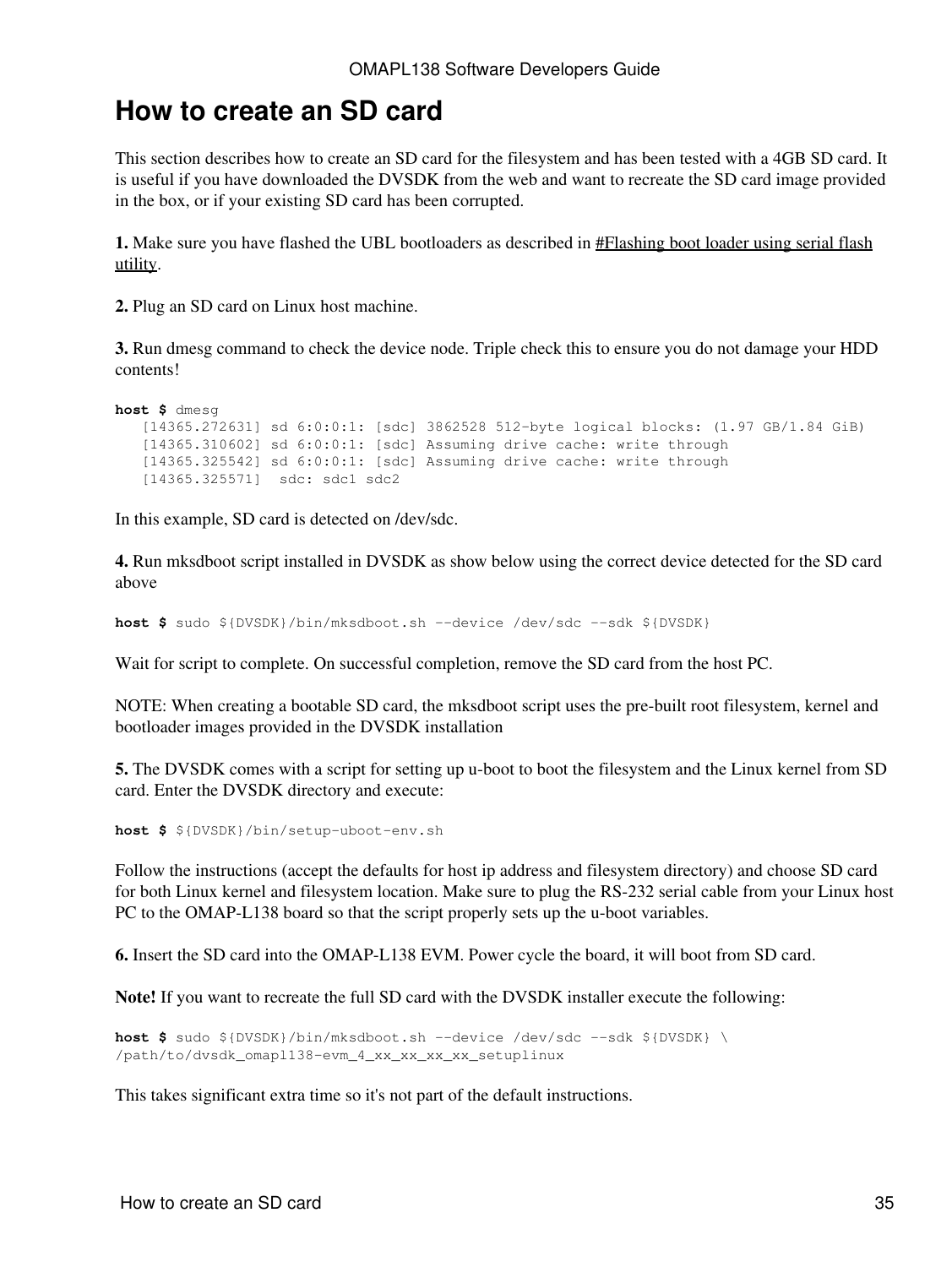## <span id="page-35-0"></span>**Setting up Bluetooth and Wireless LAN demo**

For more information on how to enable WL1271 daughtercard and run Wireless LAN and Bluetooth demo see AM18x Wireless Connectivity Demo.

And refer [release note](http://processors.wiki.ti.com/index.php/AM18x_Wireless_Connectivity_Release_Notes_Alpha_release) for additional information.

# <span id="page-35-1"></span>**GPLv3 Disclaimer GPLv3 Disclaimer GPLv3 Disclaimer GPLv3 Disclaimer**

There are GPLv3 licensed software components contained within the this SDK on host side. The software manifest (software\_manifest.htm) is located in the docs/ directory of the installed SDK. All GPLv3 components are contained in the SDK directory.

**These GPLv3 components are provided for development purposes only and are intended to be removed before installing the application(s) code in your final product.** 

# <span id="page-35-2"></span>**Additional Resources**

## <span id="page-35-3"></span>**PSP Documentation**

[http://processors.wiki.ti.com/index.php/DaVinci\\_PSP\\_Releases](http://processors.wiki.ti.com/index.php/DaVinci_PSP_Releases)

[http://processors.wiki.ti.com/index.php/DaVinci\\_PSP\\_03.20.00.14\\_Release\\_Notes](http://processors.wiki.ti.com/index.php/DaVinci_PSP_03.20.00.14_Release_Notes)

[http://processors.wiki.ti.com/index.php/DaVinci\\_PSP\\_03.20.00.14\\_Device\\_Driver\\_Features\\_and\\_Performance\\_Guide](http://processors.wiki.ti.com/index.php/DaVinci_PSP_03.20.00.14_Device_Driver_Features_and_Performance_Guide)

[http://processors.wiki.ti.com/index.php/Community\\_Linux\\_PSP\\_for\\_DA8x/OMAP-L1/AM1x](http://processors.wiki.ti.com/index.php/Community_Linux_PSP_for_DA8x/OMAP-L1/AM1x)

## <span id="page-35-4"></span>**Wireless LAN, Bluetooth and Crypto**

Note: To run WiFi demos from Matrix-GUI click on right arrow at the top of the GUI.

Wireless connectivity hardware installation:

[http://processors.wiki.ti.com/index.php/AM18x\\_Wireless\\_Connectivity\\_Hardware\\_installation\\_guide](http://processors.wiki.ti.com/index.php/AM18x_Wireless_Connectivity_Hardware_installation_guide)

WLAN station mode demo: This include WLAN ping test demo from EVM & web browsing from EVM GUI

[http://processors.wiki.ti.com/index.php/Open\\_Source\\_Wireless\\_Connectivity\\_Guide#WLAN\\_Station](http://processors.wiki.ti.com/index.php/Open_Source_Wireless_Connectivity_Guide#WLAN_Station)

WLAN SoftAP mode demo:

[http://processors.wiki.ti.com/index.php/Open\\_Source\\_Wireless\\_Connectivity\\_Guide#WLAN\\_SoftAP](http://processors.wiki.ti.com/index.php/Open_Source_Wireless_Connectivity_Guide#WLAN_SoftAP)